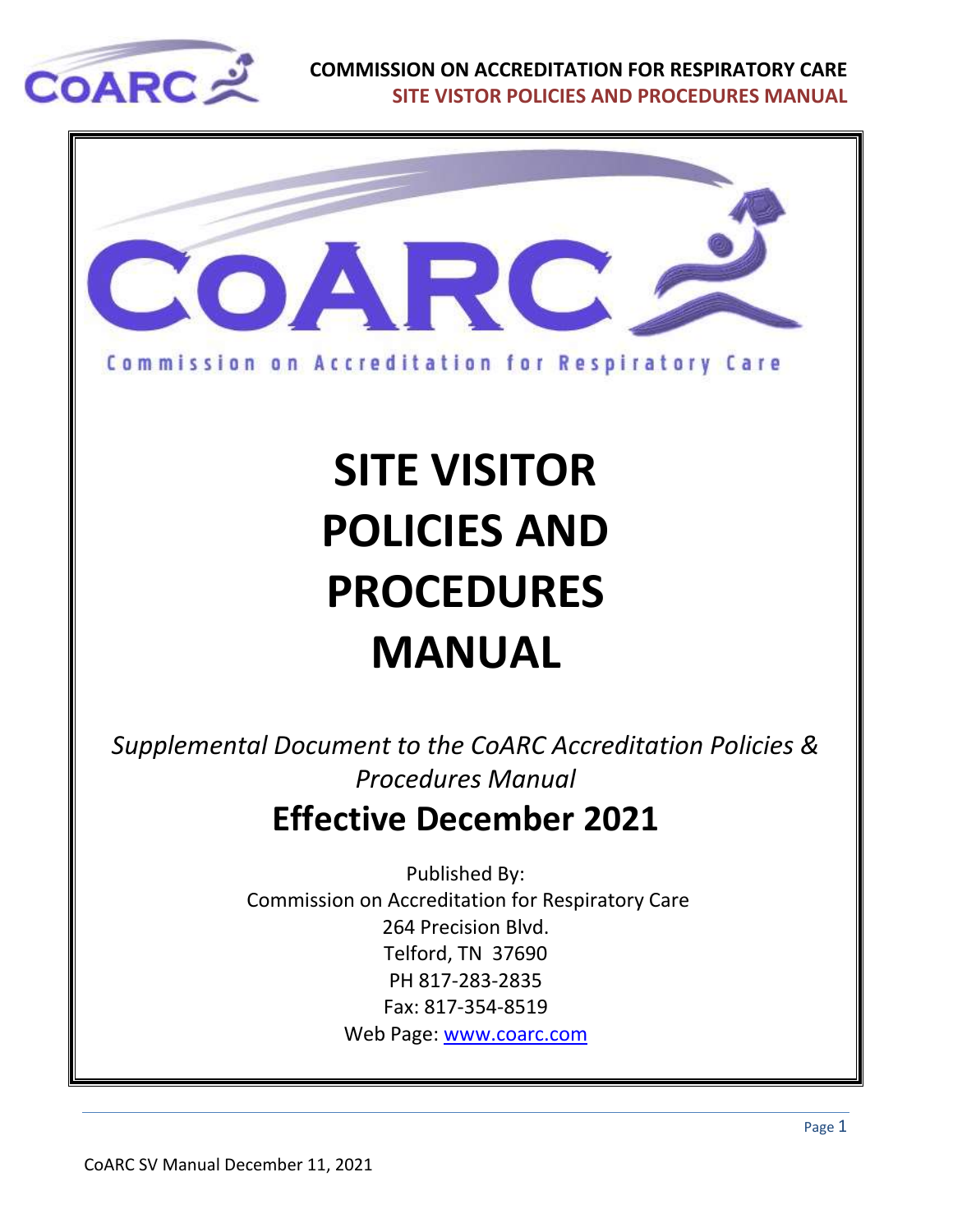

# **TABLE OF CONTENTS**

<span id="page-1-0"></span>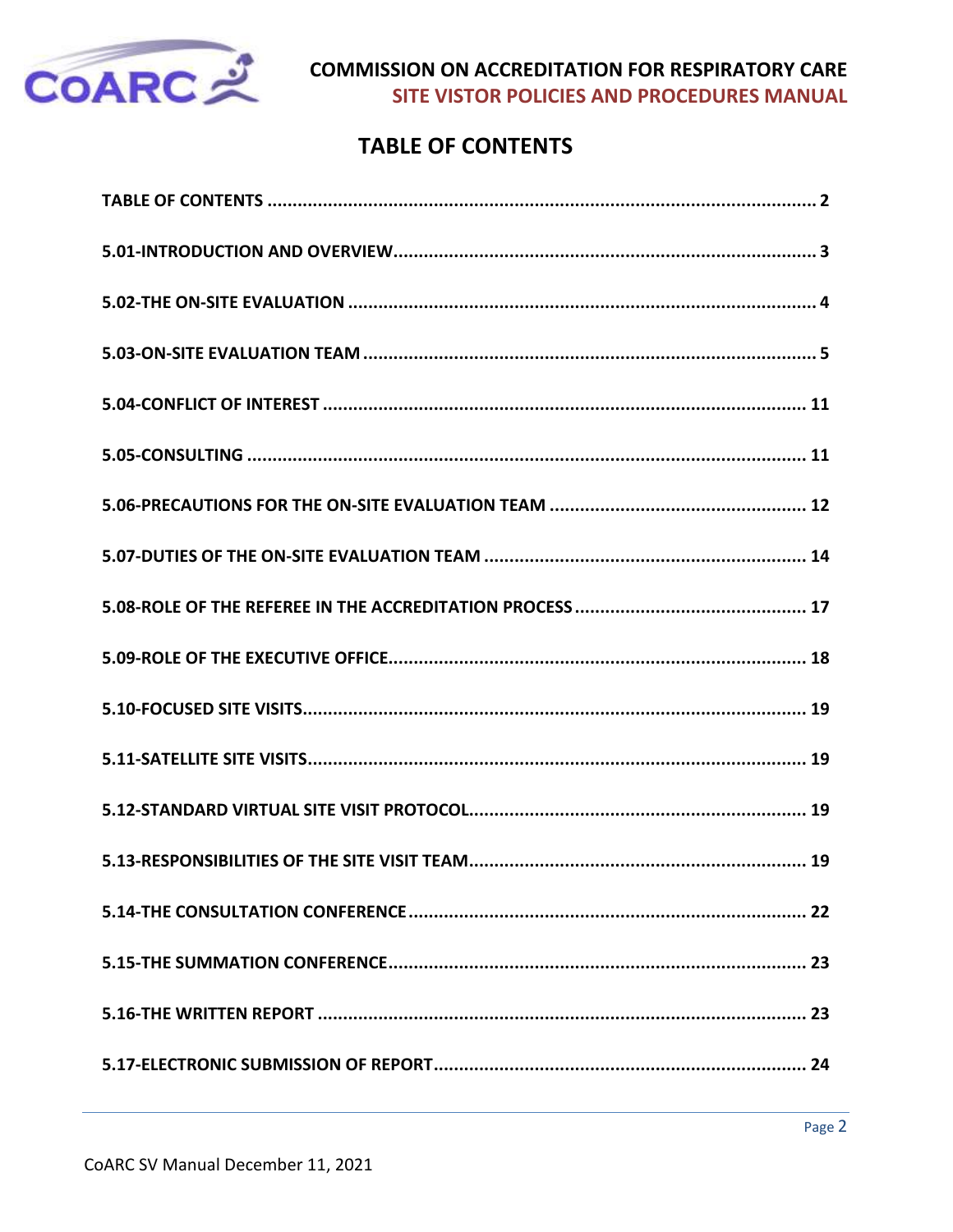

| 5.24-CANCELLATIONS AND RESCHEDULING OF AN ON-SITE EVALUATION 38 |  |
|-----------------------------------------------------------------|--|
|                                                                 |  |
|                                                                 |  |

**Please Note:** Unless specified otherwise, the term '*Standards*' refers to the CoARC's most recently approved Accreditation Standards (*Entry into Respiratory Care Professional Practice* or Accreditation Standards for *Degree Advancement Programs)* and Accreditation Standards for *Advanced Practice Programs in Respiratory Care*, as applicable to the program offered.

The term 'program' in this document refers to all base programs and program options (i.e., additional degree track programs, sleep disorders specialist programs, and satellite programs) unless specified otherwise.

# **5.01-INTRODUCTION AND OVERVIEW**

<span id="page-2-0"></span>The site visit is the most complex aspect of the accreditation process. It is also the most visible function of the Commission on Accreditation for Respiratory Care (CoARC). Accordingly, the CoARC has the obligation to assure both itself and the educational community it serves that those engaged in site evaluation are fully qualified and competent.

Site visitation teams usually have two members, one of whom may be (and in some cases, must be) a physician. As a Site Visitor you are an on-site objective observer and gatherer of the "facts" that you report back to the CoARC Referee as a part of the ongoing process of accreditation and reaccreditation.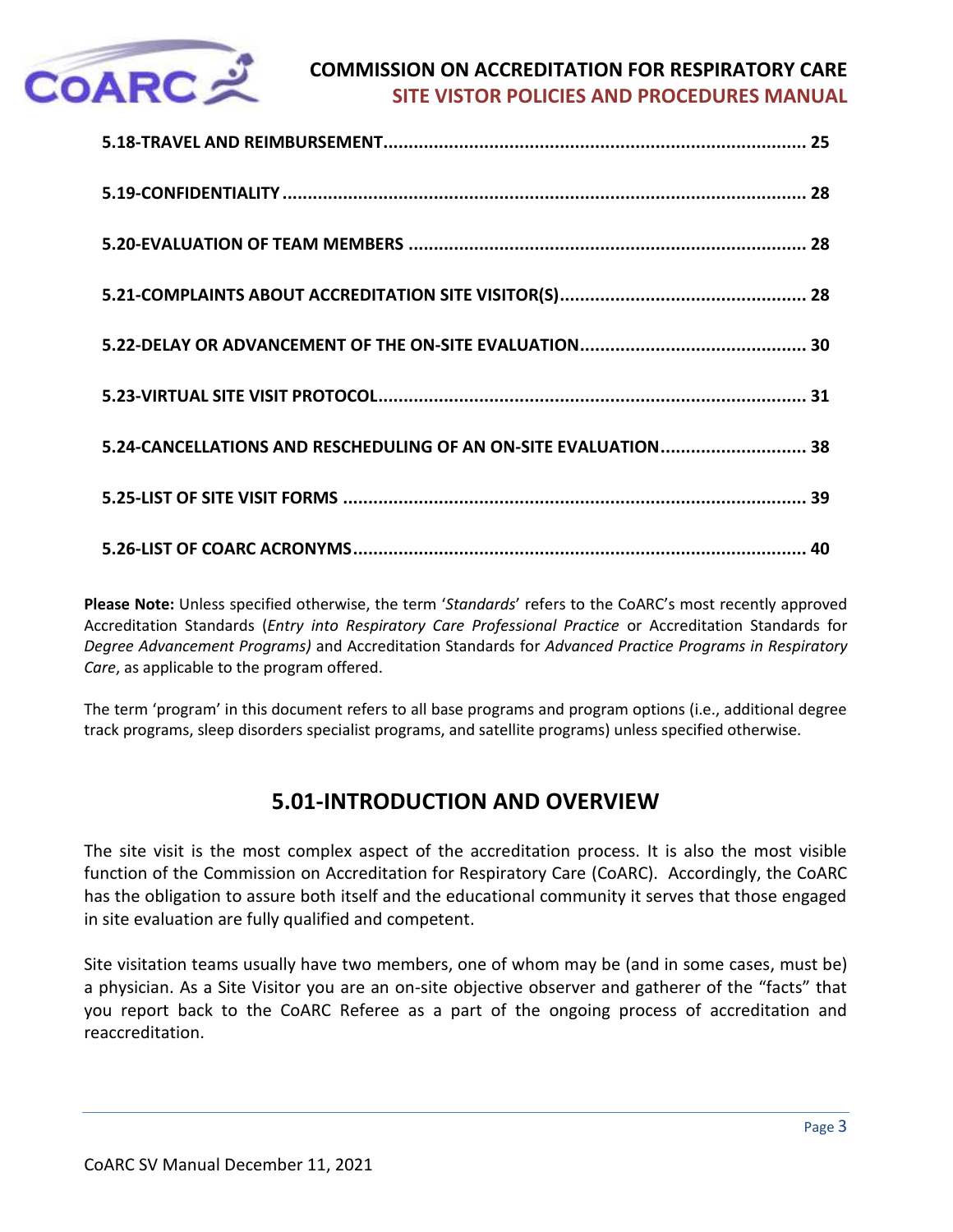

Prior to your site visit, the Referee assigned to that program (a Referee is a member of the CoARC Board assigned to a program to review and assist with a program's accreditation process) will communicate with you and the program about specific concerns or requests regarding the data submitted by the program in their self-study report, annual report, or progress report. The Site Visitor will review the Program's Self Study and the Referee's Analysis of the Self Study prior to the site visit.

During the site visit, the Site Visitor will endeavor to gather program information relative to the CoARC Standards and to address any Referee questions or concerns. This information can be obtained from: 1) on-site inspection of records, facilities, etc., 2) interviews of faculty, students, and graduates, 3) discussions with the Administration, Dean, Program Director, Director of Clinical Education, and the Advisory Committee.

Becoming a site visitor requires that the site visitor be familiar with the CoARC Thresholds of Success, *Accreditation Policies and Procedures*, and the *Standards* which are available from the CoARC website, [www.coarc.com.](http://www.coarc.com/) The process of accreditation is heavily dependent upon the performance of the site visit team. This team must accurately and reliably collect, review, interpret, verify, and document all information pertaining to the program under review. The accreditation recommendation made by the CoARC depends to a significant extent upon this information. Unless this information is accurate and fully documented, the CoARC will be unable to reach a fair and responsible decision concerning the program.

It is for this reason that the following policies and procedures have been developed. The CoARC believes that delineating the competencies and behaviors expected of site visitors will assist those already engaged in the process in discharging their responsibilities and will provide the basis for training new evaluators. Careful preparation and continuing improvement of the on-site evaluation process will enhance the precision and consistency of the entire accreditation function.

# **5.02-THE ON-SITE EVALUATION**

<span id="page-3-0"></span>As noted in the introduction, the on-site evaluation is one of the most important and critical functions of the CoARC. During one to two days at a campus, site visitors interact with all of the communities of interest, review pertinent documents, and, when appropriate, inspect program facilities.

Through this process, the CoARC ensures that each program's documentation supports the analysis and action plans related to its resources and outcomes. Further, the visit offers an opportunity to document the degree to which the program meets the *Standards*.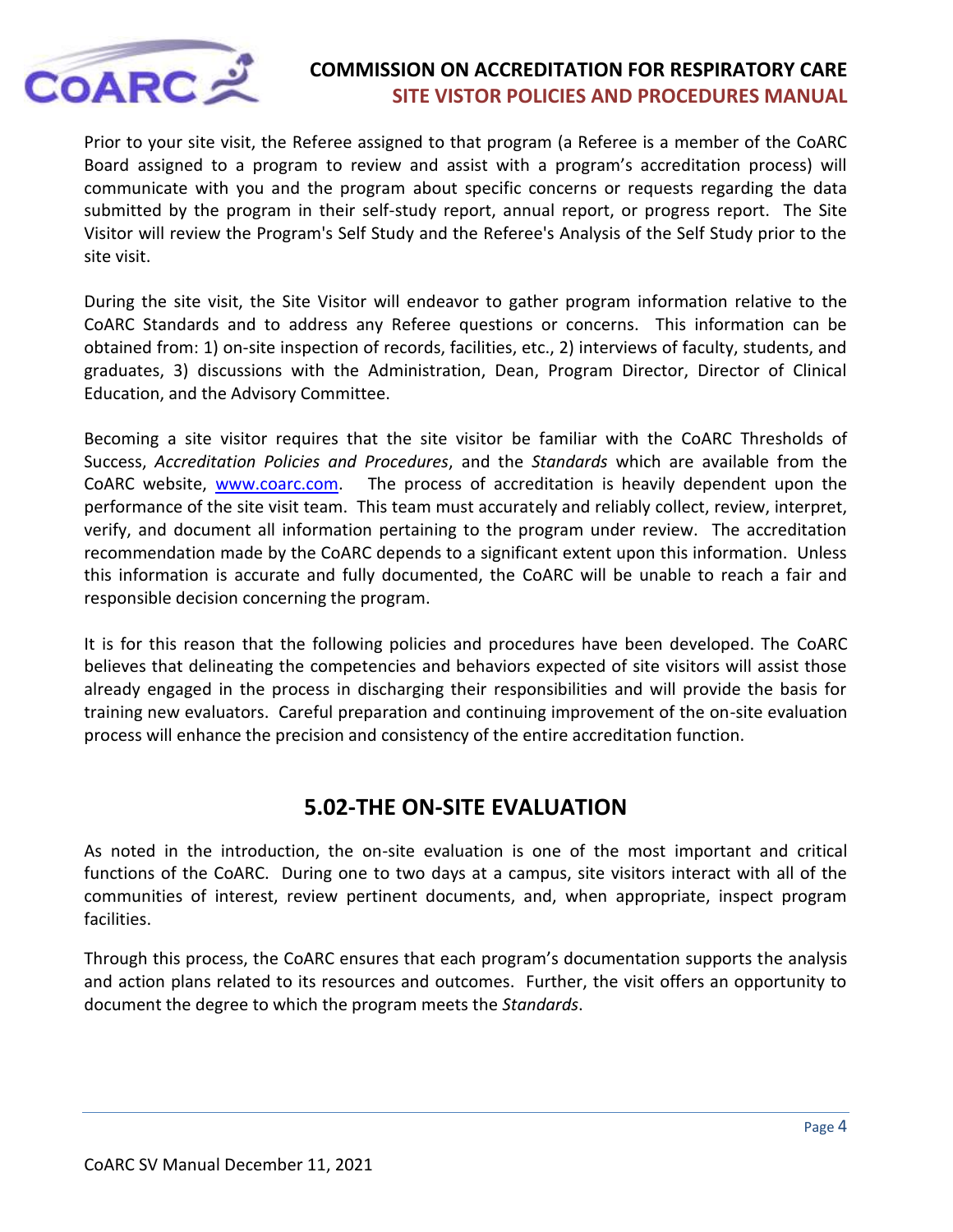

# **5.03-ON-SITE EVALUATION TEAM**

### <span id="page-4-0"></span>**QUALIFICATIONS FOR INITIAL APPOINTMENT AS A SITE VISIT TEAM MEMBER:**

To be eligible to become a site visit team member, an individual must meet or exceed all the qualifications for one (1) of the three categories (A-C):

#### **A. Academic Team Member**:

- 1. At least three (3) years of experience as a senior academician (e.g., dean, associate dean, department chair, program director, director of clinical education, within the last 10 years at program(s) holding continuing accreditation;
- 2. At least five (5) years as an NBRC-credentialed registered respiratory therapist;
- 3. Earned baccalaureate degree or higher from an academic institution accredited by a regional or national accrediting agency that is recognized by the U.S. Department of Education (USDE);
- 4. Demonstrated active involvement in the profession of respiratory care (e.g., membership in professional organizations, credentialing, and research record;
- 5. Has played a significant role in preparing or contributing to the preparation of a self study report; and involved in a site visit.

### **B. Physician Team Member:**

- 1. At least three (3) years as a Board-certified, licensed physician, credentialed at or has been credentialed at one of the clinical affiliates of a CoARC-accredited program, with recognized qualifications, by training and/or experience, in the management of respiratory disease and in respiratory care practices;
- 2. Hold appropriate state credential to practice, or be a retired physician in good standing who is otherwise qualified as determined by the CoARC;
- 3. Demonstrated active involvement in the profession of respiratory care (e.g., membership in professional organizations, specialization, or research record).

### **C. Sleep Specialist Team Member**:

- 1. At least three (3) years of experience as a faculty member within the last 10 years at program(s) holding initial or continuing accreditation;
- 2. At least five (5) years as an NBRC-credentialed registered respiratory therapist;
- 3. At least three (3) years as an NBRC-credentialed sleep disorders specialist (SDS) or BRPT-credentialed registered polysomnographic technologist;
- 4. Earned associate degree or higher from an academic institution accredited by a regional or national accrediting agency that is recognized by the U.S. Department of Education (USDE);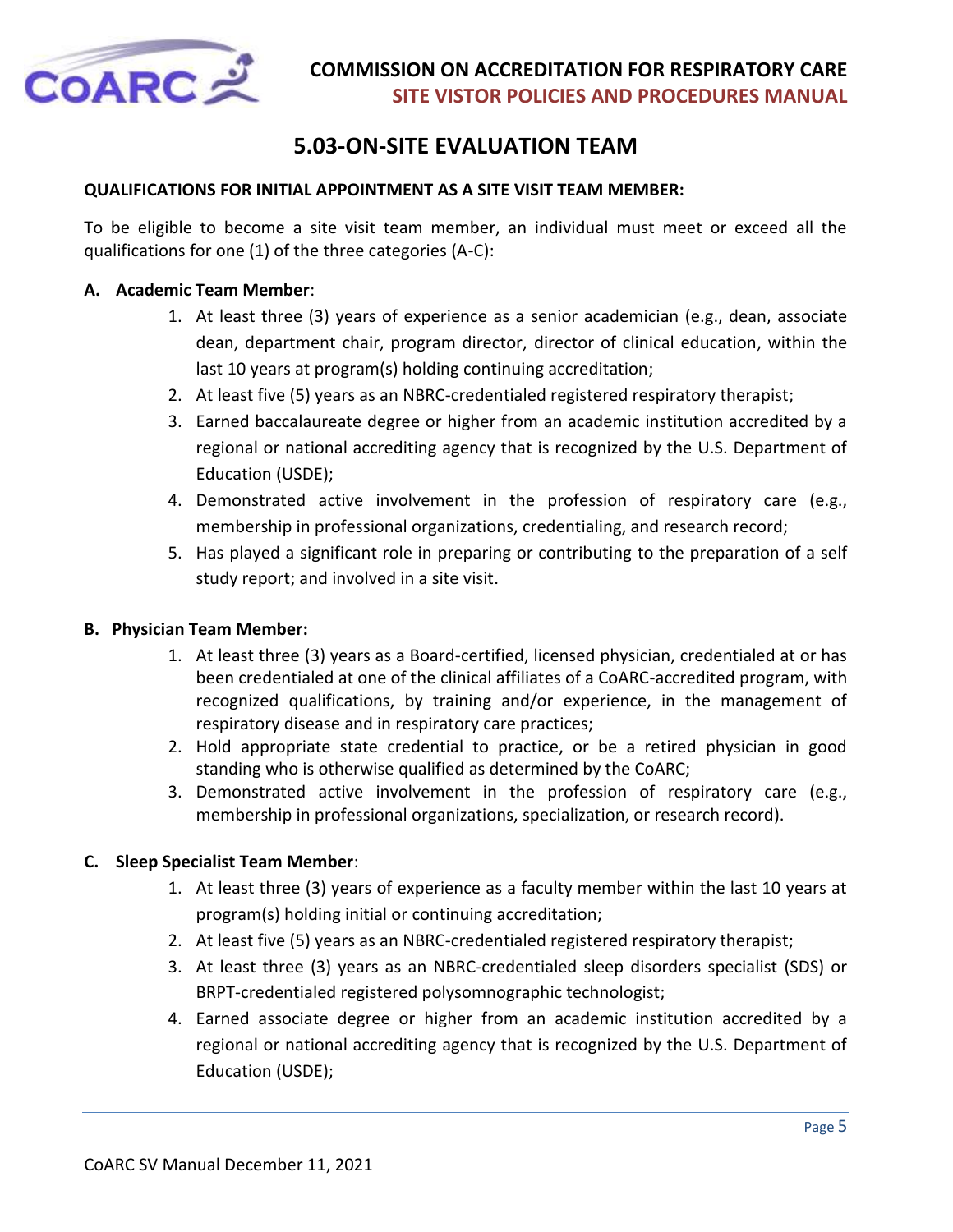

5. Demonstrated active involvement in the profession of respiratory care and polysomnography (e.g., membership in professional organizations, credentialing, and research record).

### **D. Degree Advancement Site Team Member**

- 1. At least three (3) years of experience as a faculty member within a degree advancement program and/or currently serves as the program director for a degree advancement program;
- 2. At least five (5) years as an NBRC-credentialed registered respiratory therapist; or meet the criteria as a physician team member who has experience with degree advancement education;
- 3. Developed a respiratory care degree advancement program in its entirety and/or has developed courses within the program;
- 4. Earned master's degree or higher from an academic institution accredited by a regional or national accrediting agency that is recognized by the U.S. Department of Education (USDE).

#### **CONTINUED QUALIFICATION AS A SITE VISIT TEAM MEMBER**

Once initially qualified, the site team member must:

- 1. Maintain active status (see Appointment Process, p. 7-8);
- 2. Complete all required retraining;
- 3. Maintain an updated Site Visitor Participation Agreement on file at the CoARC Executive Office upon request;
- 4. Provide an updated Curriculum Vitae, CoARC CV Outline, or Bio sketch on file at the CoARC Executive Office upon request;
- 5. Provide a current CoARC approved professional head shot upon request.

#### **QUALIFICATIONS FOR INITIAL APPOINTMENT AS A SITE VISIT TEAM CAPTAIN:**

To be eligible to become a site visit team captain, an individual must meet or exceed all the following qualifications:

- 1. Satisfactory completion of at least five (5) or more site visits as a team member.
	- a. Satisfactory completion is defined as receiving no unfavorable evaluations from either the team captain or the programs site visited;
- 2. Working knowledge of the CoARC Standards and Site Visitor Manual;
- 3. Recommendation by the Site Visit Committee to the CoARC for approval.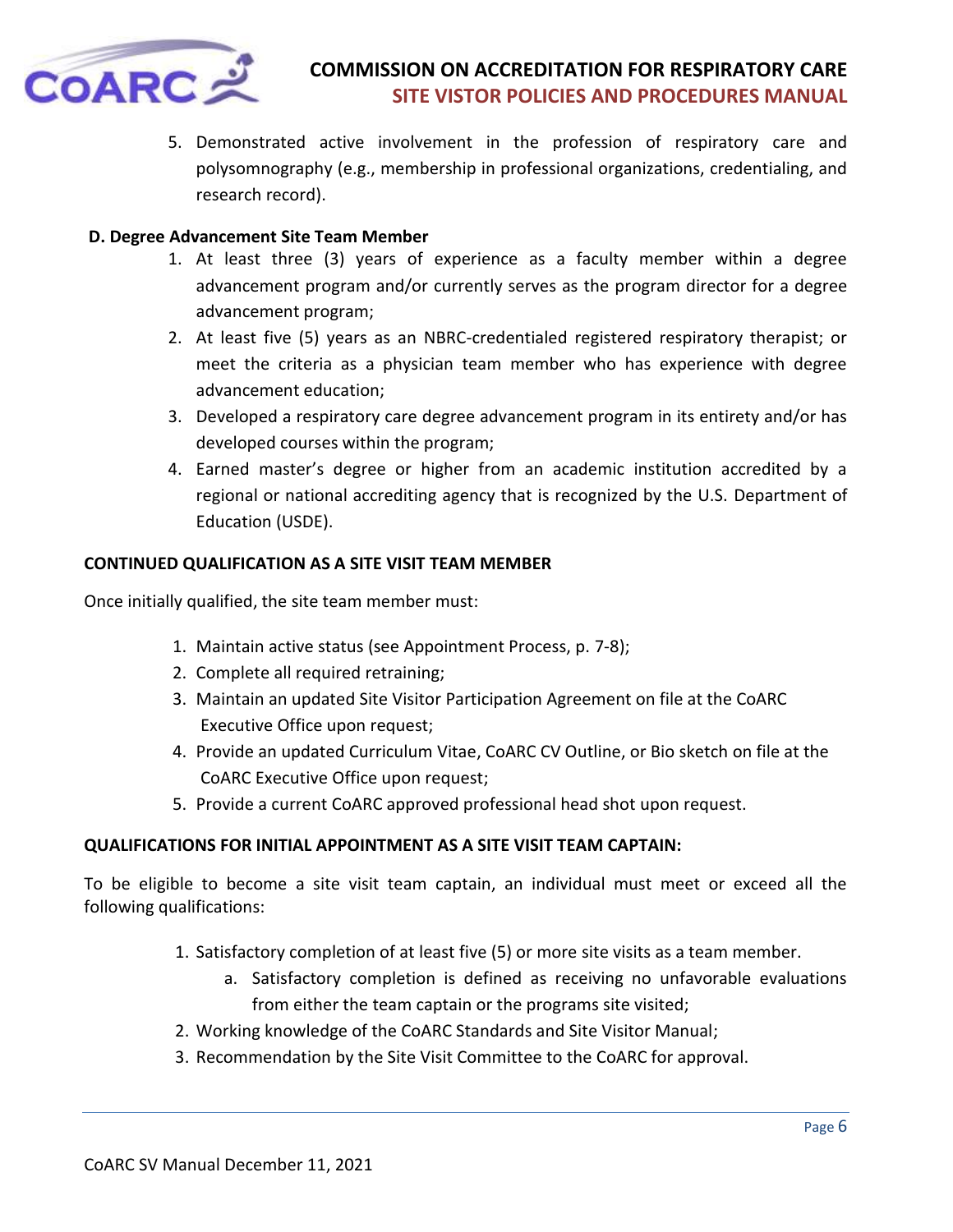

### **CONTINUED QUALIFICATIONS AS A SITE VISIT TEAM CAPTAIN:**

Once initially qualified as a site visit team captain, the site team captain must continue to abide by all requirements for maintaining qualification as a site visit team member (see above).

### **APPOINTMENT:**

### **A. Application Process**

The applicant's record must demonstrate that s/he meets the initial qualifications, is an active and respected participant in the respiratory care education community and is therefore well-qualified to represent the community in the accreditation process.

The CoARC accepts applications on an as-needed basis. Qualified persons wishing to be selected as site visitors must first submit an application (available upon request from the CoARC Executive Office). Applicants should contact Bonnie Marrs, Site Visit Coordinator (817-283-2835 ext. 102) prior to submitting the application to the CoARC Executive Office. Applicants must also submit a current (less than 6 months old) curriculum vitae (CV) or CoARC-approved CV Outline Form, 2 Letters of Reference, and a signed Site Visitor Participation Agreement.

Once the application and supporting documentation (e.g., proof of credentials, degree, etc.) has been received and reviewed by the CoARC Executive Office, the applicant will be contacted to participate in a telephone interview with either the COO or the CEO. Applicants who have completed the telephone interview process will then be reviewed by the Site Visit Committee. Applicants will then be presented to the CoARC for a final decision. Applicants will be notified of the Commission's decision. If the Commission's decision is to deny the application, the notification will include the reason(s) for the denial**.**

#### **B. Appointment Status**

1. **Provisional Status:** "Provisional" status will be granted to a Commission approved applicant who has completed the site visitor training program. To achieve active status, a probationary site visitor must: (1) complete a minimum of 2 site visits within a 2-year period  $(1^{st}$  site visit must be completed during the first year) with an experienced CoARC commissioner or team captain; and (2) receive satisfactory evaluations for both visits. Exceptions to the 2-year timeline must be approved by the Chair of the Site Visit Committee.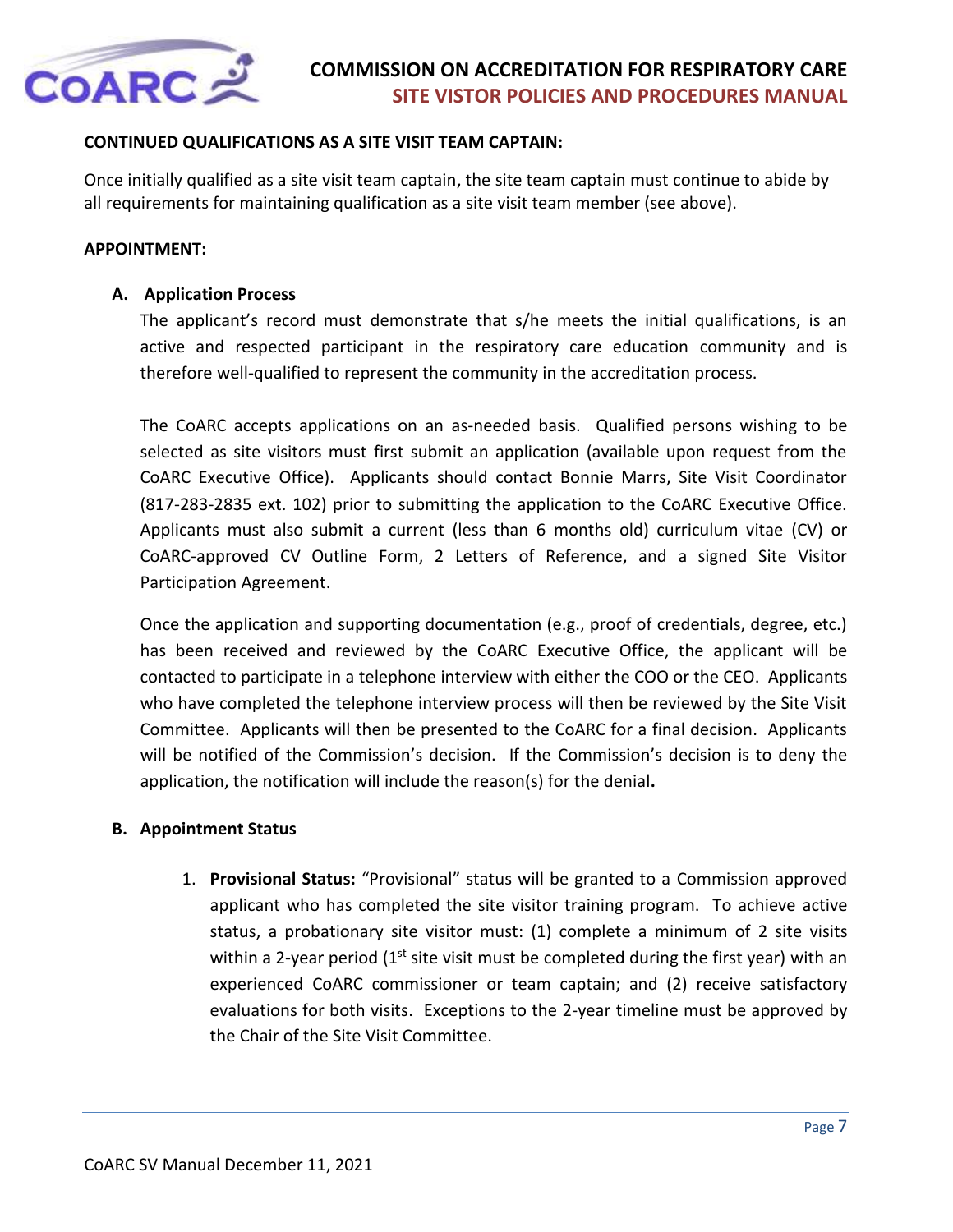

2. **Active Site Visitors:** "Active" status will be granted to an applicant who has successfully completed the site-visitor training, signed the Site Visitor Participation Agreement, and satisfactorily completed the probationary period.

Active status for all site visitors is subject to review by the CoARC and is based upon appointment recommendations by the Site Visit Committee.

Active status requires that site visitors participate in at least an average of one site visit per year every three years (i.e., a minimum of 3 site visits in a three-year period).

Whenever there is a change in the CoARC *Standards*, all site visitors with "Active" status must complete the retraining program and submit an updated Site visitor Participation Agreement upon completion.

Whenever an active site visitor's program receives an adverse accreditation status from CoARC, the site visitor's active status will be temporarily suspended. The site visitor's active status will be reinstated once the adverse accreditation status has been removed.

3. **Withdrawal of Appointment**: Individuals will be deleted from the roster of site visitors if they: (a) voluntarily resign; (b) fail to maintain active status, (c) fail to correct any deficiencies revealed in the evaluation process, or (d) violate the Terms of Participation for CoARC Site Visitors as described in the CoARC Site Visitor Participation Agreement.

#### **KNOWLEDGE, SKILLS, AND SENSITIVITIES:**

Note: The following is a description of the general competencies expected of site visitors. It is recognized that a site visitor may not be fully proficient in all the areas described after a single site visit. The team approach utilized by the CoARC assumes a complementary integration of the site visitors' knowledge and skills in such a manner that the team exhibits the required competencies.

#### **A**. **Knowledge**

#### **1. In-Depth Knowledge**

Site visitors representing the CoARC must exhibit in-depth knowledge of: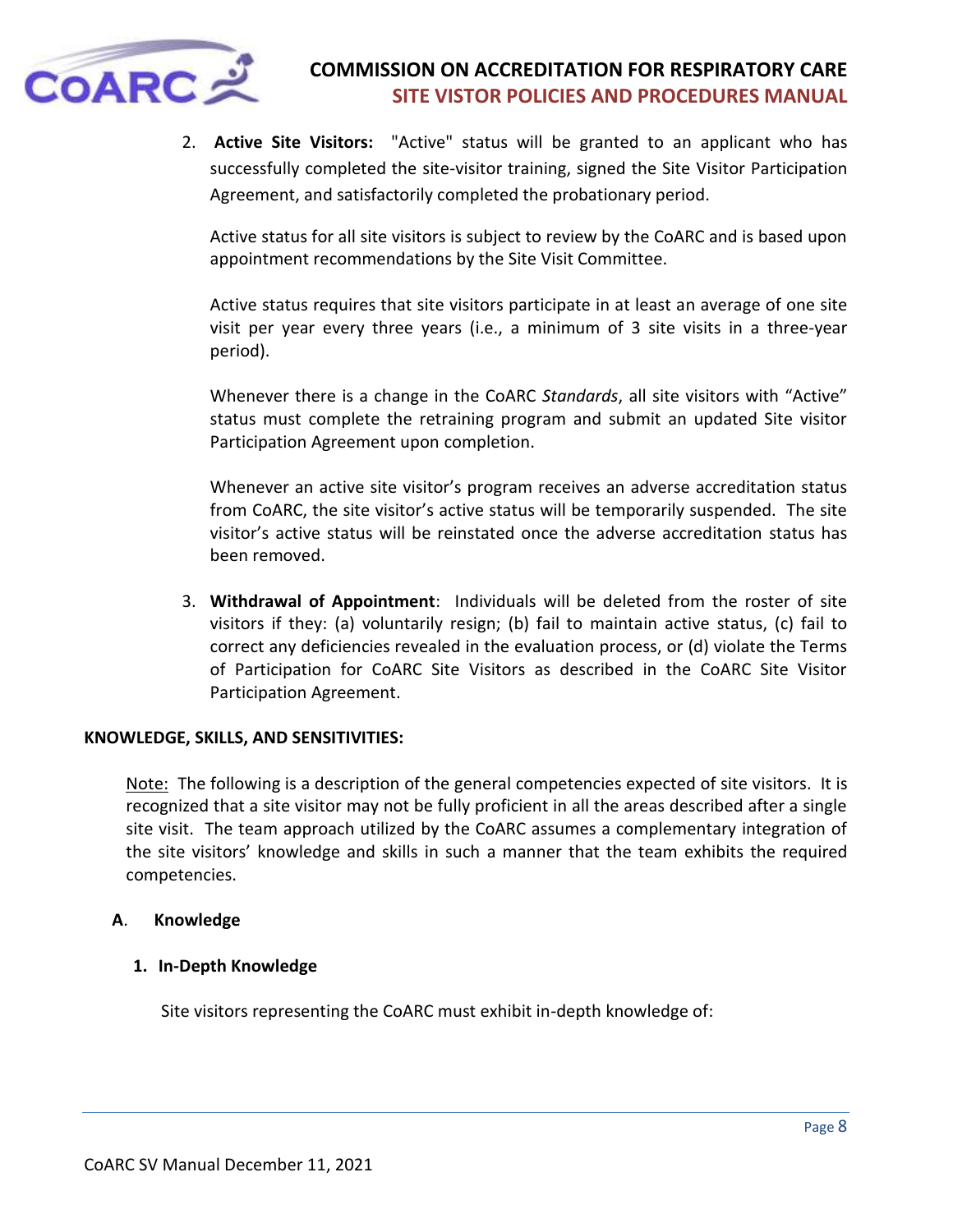

- a. The full scope of the program's resources, operations and components as described in the self-study report prepared by the institution under evaluation;
- b. The CoARC *Standards* for the Profession of Respiratory Care;
- c. The existing procedures for accreditation and re-accreditation, including the mechanism for reconsideration;
- d. The role of Resource Assessment and Outcome Evaluation in respiratory care programs.

### **2. General Knowledge**

Accurate and complete on-site assessment requires that the site visitors have a general knowledge of:

- a. The principles of institutional organization/administration, including:
	- (1) Institutional accreditation processes;
	- (2) Fiscal policy and planning;
	- (3) Various organizational/authority structures.
- b. Curriculum design and instructional methods, including non-traditional approaches.
- c. Psychometric theory and application including:
	- (1) Cognitive testing and evaluation;
	- (2) Performance evaluation.
- d. Contemporary standards of respiratory care, including current procedures and equipment, and the expected role of practitioners.
- e. Current learning resources related to respiratory care.

#### **3. Sensitivities**

For a site visit to be satisfactory, the site visitors must demonstrate not only the knowledge and skills identified above, but also that they are imbued with certain affective attributes. The following are some of the basic attributes and sensitivities the CoARC believes to be very important in a successful site visitor:

a. Sensitivity to the concerns of the parties with a stake in the evaluation process, including those of (1) Privacy;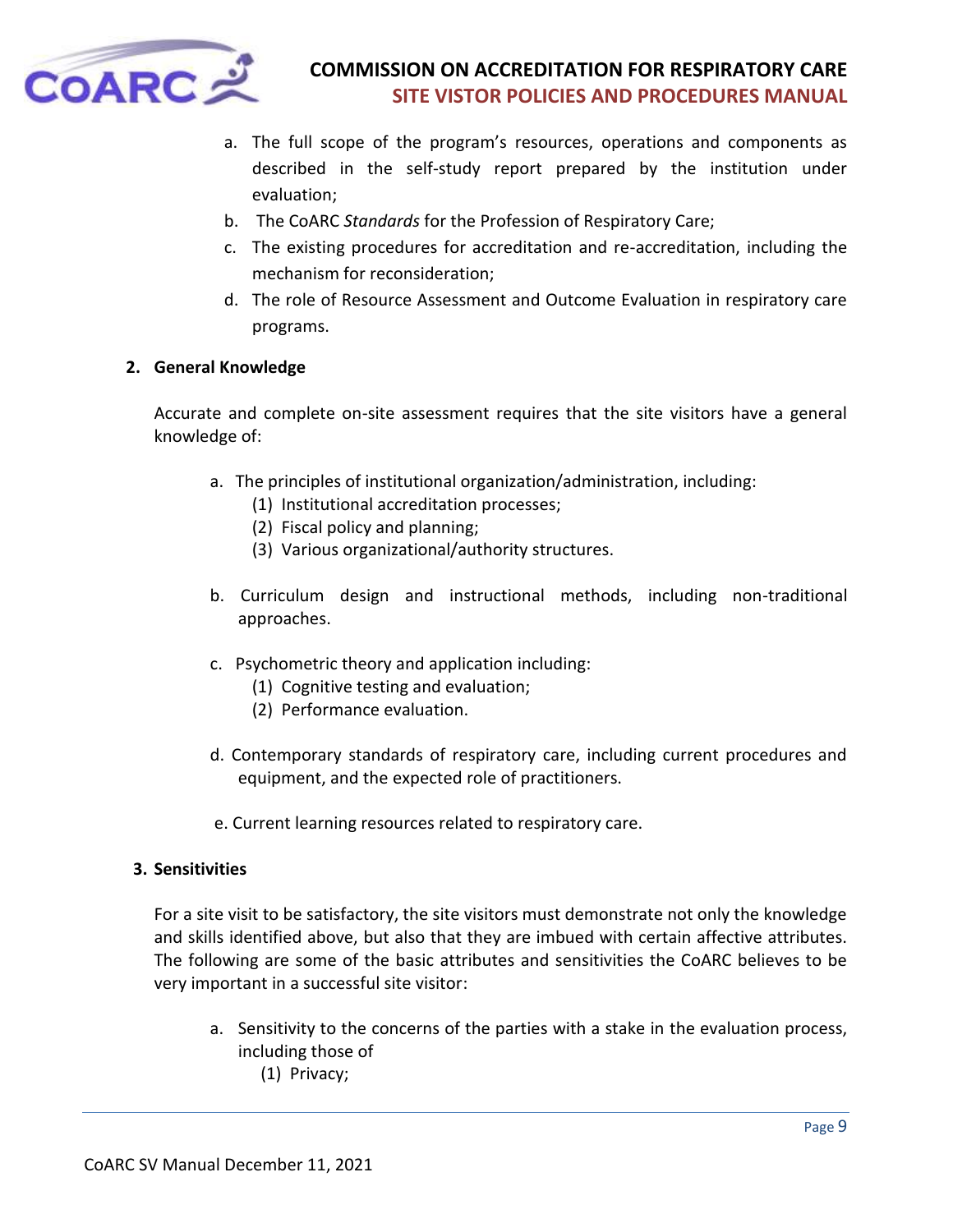

- (2) Confidentiality of data;
- b. Sensitivity to the politics of evaluation and accreditation, including
	- (1) Internal and external ramifications of adverse findings or decisions;
	- (2) Potential institutional or programmatic misuse of accreditation process;
- c. Sensitivity to the facilitative and consultative role of site visitors;
- d. Sensitivity to the limitations of the responsibility and authority of site visitors (i.e., not assuming the role of the referee or the CoARC in accreditation recommendations, etc.);
- e. Sensitivity to values and philosophies different from those personally held;
- f. Sensitivity to the potential for personal or professional bias.

### **TEAM CONSTITUTION/ASSIGNMENT:**

- A. On-site evaluation teams shall consist of two (2) qualified members assigned by the CoARC Executive Office.
- B. Assignment Criteria:
	- 1. Site visitors should not have any real or potential conflict of interest that may affect the evaluation as outlined in the Site Visitor Participation Form or the Conflict of Interest Form. If the site visitor, the CoARC, or the program has reason to believe that a conflict of interest may exist, the site visitor will be excused and another member will be selected.
	- 2. The on-site evaluation team shall not be made up exclusively of current Commissioners.
	- 3. A current Commissioner shall not site visit the program of a current Commissioner.
	- 4. The Executive Office may decide to send a site visitor from the same state of the program. This will be determined on an individual basis and the program will be contacted to ensure it would not be considered a conflict of interest (i.e., site visitor cancellation or retirement/relocation of a site visitor).
- C. Additional Personnel: Observers may accompany the on-site evaluation team. The program must be notified and give prior consent. The Observers must sign the CoARC Approved Site Visitor Agreement form.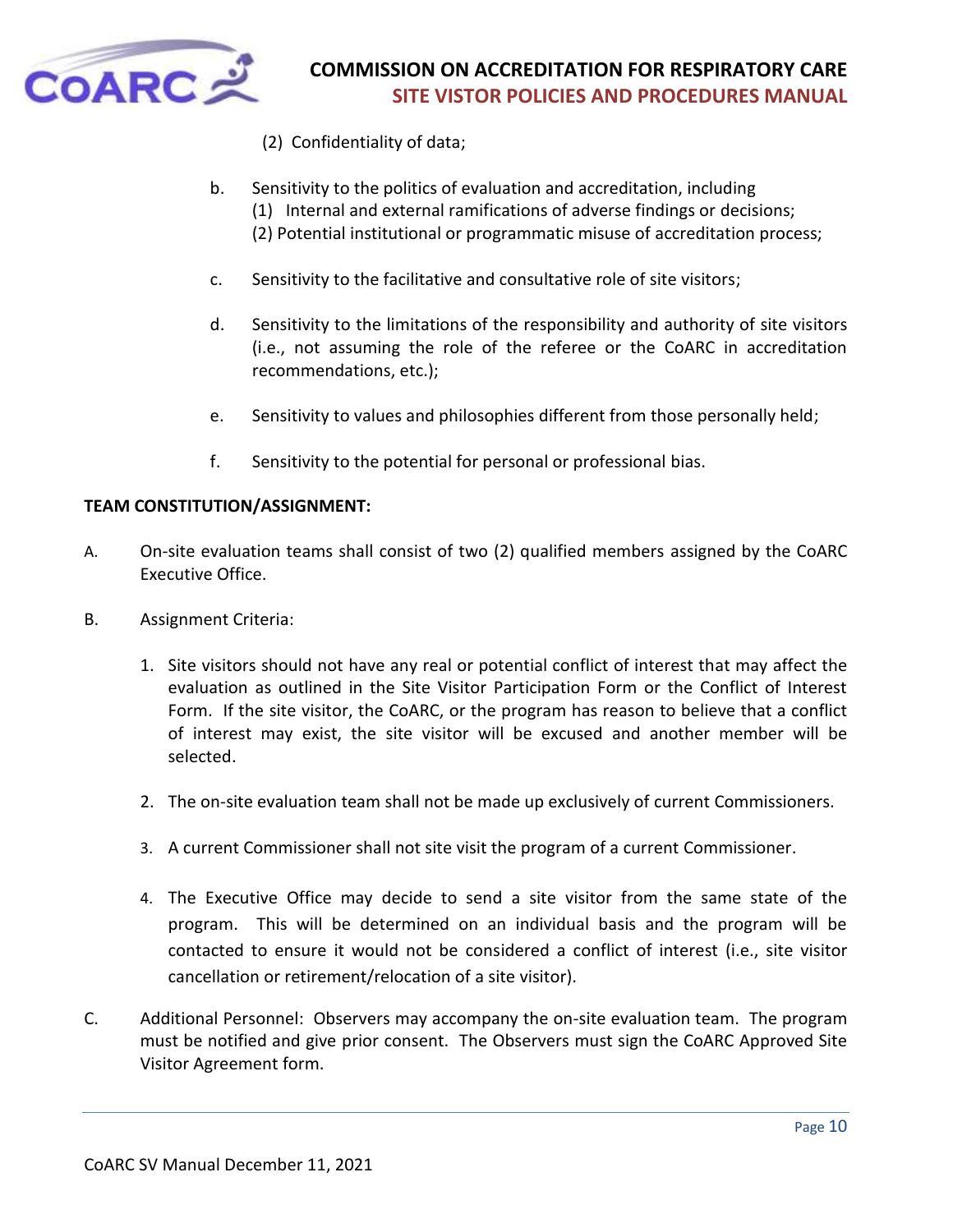

**D.** Team Captain: The team member having the most experience in on-site program reviews will be the Team Captain. In the event that a Commissioner is part of the team, the CoARC Commissioner may serve as Team Captain.

# **5.04-CONFLICT OF INTEREST**

<span id="page-10-0"></span>All individuals associated with the CoARC, including the Commissioners, staff, site visitors, consultants and other representatives, shall maintain the highest standard of professionalism and integrity and shall conduct themselves in a manner that fosters respect for the integrity, expertise, and reliability of all.

The CoARC requires that its procedures and the actions of its site visitors and others with designated roles in the accreditation process are consistent with the need to maintain confidentiality during the review process.

Site visitors must decline any assignment in which a real or potential conflict of interest may be perceived. This includes assignment to programs in which close personal friends (or enemies), former associates, former students or relatives are employed, or institutions at which the site visitor has been employed. Site visitors should also disqualify themselves if at any time in the past they have served as a consultant to the program or the sponsor. Conflict of interest may also arise when a clear disparity in the values, philosophies, or orientations of the program and the site visitor would make an objective evaluation difficult or impossible.

# **5.05-CONSULTING**

- <span id="page-10-1"></span>A. A Site Visitor cannot consult with a program for a period of one (1) year following a site visit to that program or a program within their corporate structure.
- B. A Site Visitor can never site visit a program or corporate entity in which he/she was employed in a consulting capacity or served in the capacity of key personnel since it is a conflict of interest for a person to site visit a program or corporate entity in which he/she was formerly employed.
- C. A Site Visitor must contact the Chief Executive Officer for approval in writing before contracting with a school as a consultant to avoid any unforeseen conflict of interest. The Chief Executive Officer in consultation with the Site Visit Committee Chair will reply within 5 working days to the site visitor. If a site visitor accepted a contract that was not approved by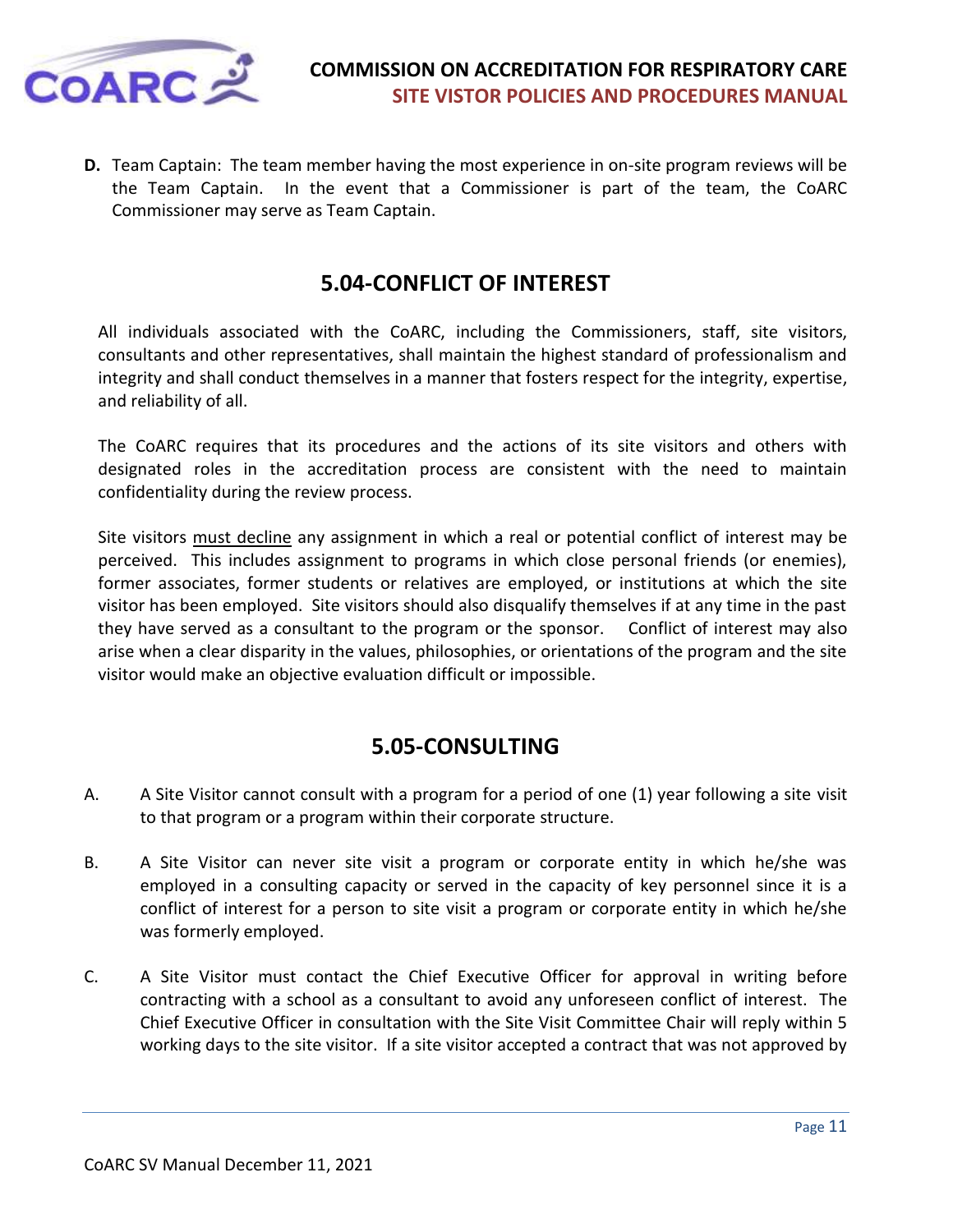

the CoARC, he/she would be removed as a CoARC Site Visitor and notification would be sent to the program.

D. The Site Visitor must provide in writing the following statement that he/she must send to the program and provide a copy to the Chief Executive Officer so it will remain on file with the program and the site visitor.

> *"The consultation I provide to [program] are the personal opinions and recommendations of [your name]. These personal opinions and recommendations are not endorsed or approved in any way by the Commission on Accreditation for Respiratory Care (CoARC) and do not represent the opinions and recommendations of the CoARC. I am not acting as an agent of the CoARC when providing consultation for [program]."*

# **5.06-PRECAUTIONS FOR THE ON-SITE EVALUATION TEAM**

- <span id="page-11-0"></span>1. All information made available to site visitors for and during their evaluation is to be considered confidential. Site visitors are required to sign a confidentiality statement. Disclosure of any information obtained during the accreditation process is a breach of confidence. Team members are also privy to a number of opinions expressed by individuals during their many interviews; these too are confidential. Site visitors should refrain from discussing any aspect of an institution, even positively, with anyone other than representatives of the institution or individuals involved in the accreditation process. While site visitors are encouraged to be on the lookout for exceptional evaluation instruments or other things that may be beneficial to other programs, such material may be utilized only with the express written consent of appropriate institutional personnel.
	- 1. Sponsors must inform the CoARC Executive Office in writing at least 10 (ten) days prior to the site visit the site visit team members will be required to sign a nondisclosure agreement or similar documents. If the site visit team is required to sign such documents while on site without notice, the CoARC reserves the right to cancel the visit and to reschedule the site visit at the sponsor's expense.
- B. Site visitors may not engage in either personnel recruitment or job hunting activities/behavior during an on-site evaluation or until the accreditation process is complete, whichever is longer. Team members should not imply their availability for any role, temporary or permanent, at the institution being visited. In addition, they should not apply for any position at that institution for at least one year following the on-site evaluation. If such activities are observed, the uninvolved team member shall notify the Executive Office immediately about the potential for a gross conflict of interest.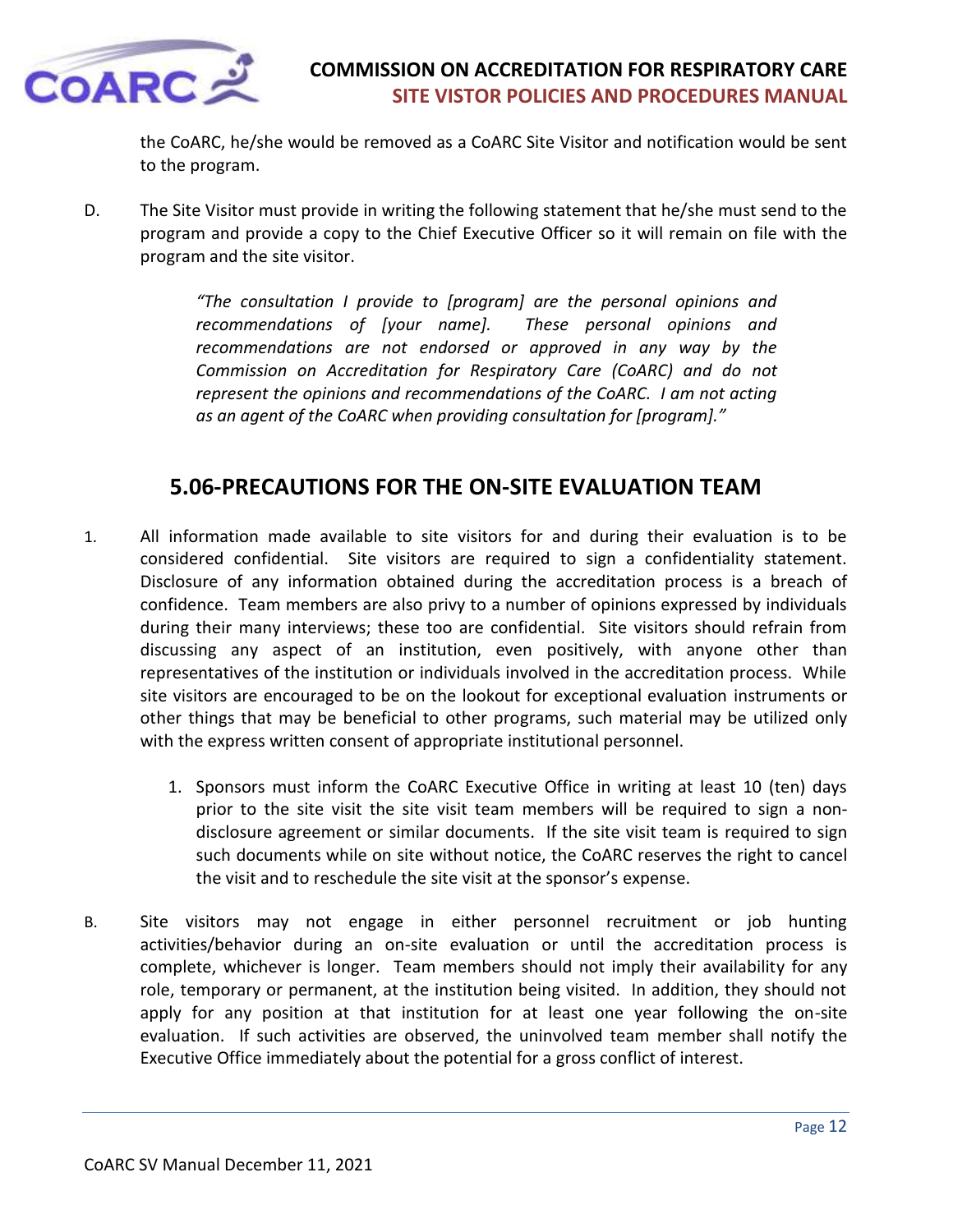

- C. Site visitors should not accept gifts, favors, or services from any person associated with the program being evaluated. (This includes: souvenirs, key chains, pens, coffee mugs, shirts, etc.) In addition, the site visitors should pay all travel, accommodation and meal expenses. Exceptions are breakfast or lunch meetings utilized to facilitate the on-site evaluation (i.e., lunch with the Advisory Committee).
- D. Team members should not use the on-site evaluation or their report to promote personal theories, nor is there any room for process-based criticism such as the number of books in the program's section of the library, or the types of flow meters in its laboratory.
- E. Site visitors must be objective and unbiased. Team members who are overly sympathetic may leave program personnel with unwarranted optimism regarding the extent to which their program meets the *Standards*. Conversely, team members who are in awe of highly respected or well-known institution or program personnel may hesitate to point out weaknesses in the program. Excessive criticism based on personal biases may have serious adverse effects on a program. The extent, to which it meets the current CoARC *Standards* as written, must be the only criterion by which a program is evaluated. Site visitors who have any doubts about their ability to perform an objective evaluation of a particular program must excuse themselves.
- F. CoARC's objective in establishing a formal work dress code is to enable our site visitors to project the professional image that is in keeping with the needs of our programs to trust us. Site visitors should project the image of a trustworthy, knowledgeable professional for the programs who seek accreditation and our consultative and facilitative services. Site visitors are expected to dress in business attire during the site visit. The CoARC will issue each site visitor an identification badge to wear during the site visit to identify themselves as members of the site visit team.
- G. Team members' conduct throughout the visit must be above reproach. Behavior such as lewd comments, off-color jokes, and intolerance of any kind (gender, race, ethnicity, sexual orientation) are unacceptable and must be reported to the Executive Office immediately.
- H. In order to minimize disruptions during meetings and interviews, site visitors should refrain from using cell phones, pagers, and other portable electronic devices. These devices should be turned off or placed in silent mode.
- I. The sponsor must provide video-free and audio-free facilities where the site visit team can work and conduct interviews. Surveillance and/or recording of site visitors during the site visit are prohibited.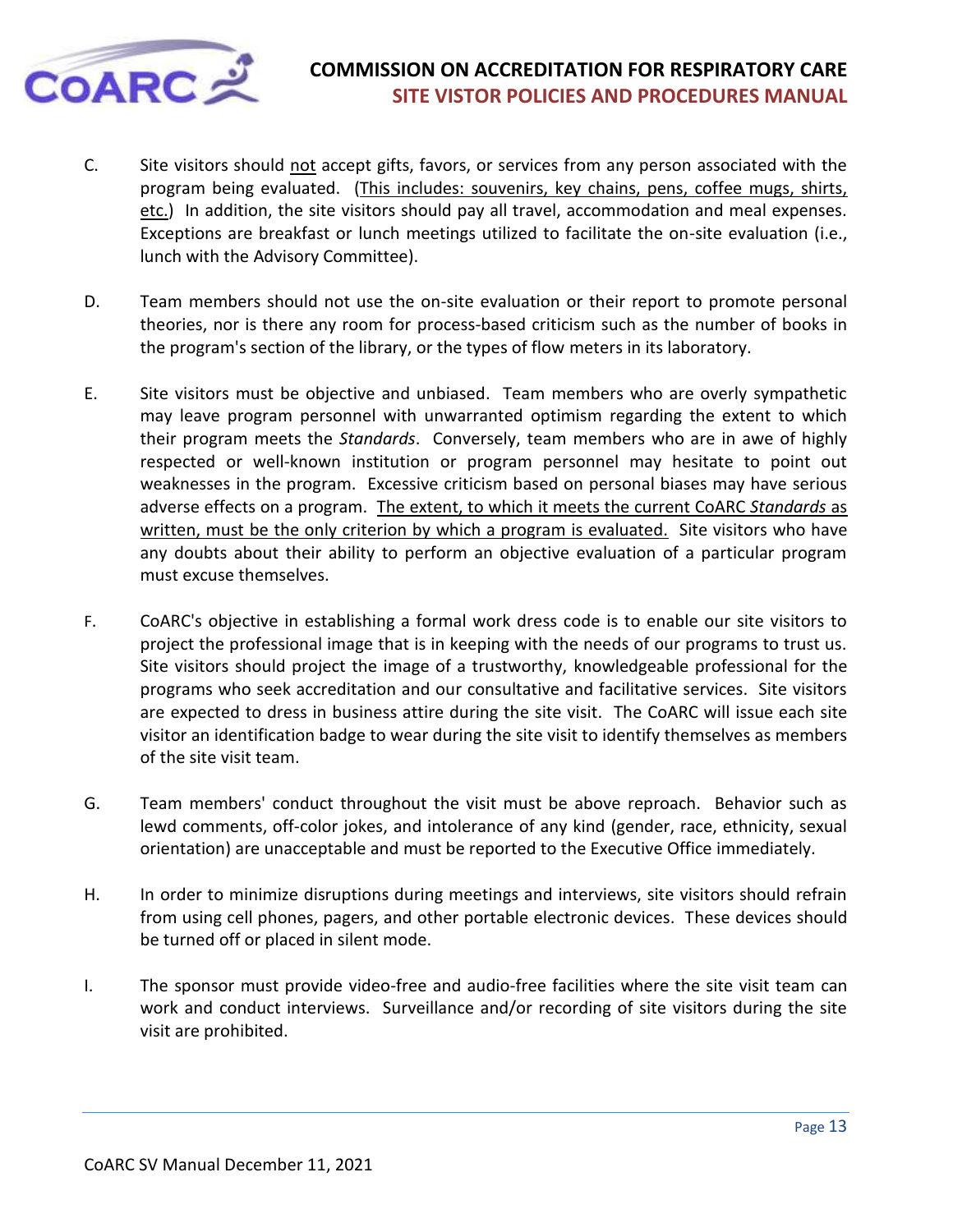

# **5.07-DUTIES OF THE ON-SITE EVALUATION TEAM**

#### <span id="page-13-0"></span>**GENERAL:**

The responsibilities described below are listed in the chronological order in which they are discharged prior to, during, and after an on-site evaluation. Those responsibilities marked with an asterisk (\*) are traditionally delegated to the team captain of the on-site evaluation team. Each member of the on-site evaluation team is expected to be thoroughly familiar with the *Standards* and the components of the accreditation process. Each member of the team is required to respect and maintain the confidential nature of all materials and activities related to the accreditation process.

#### **SPECIFIC:**

- **A. Confirmation of Participation:** Upon selection and assignment for a scheduled on-site evaluation, the team members should confirm with the Executive Office their willingness to participate.
	- 1. Site visitors recognizing real or apparent conflicts of interest with the program being evaluated should disqualify themselves immediately;
	- 2. The Executive Office should be notified at the earliest possible time of scheduling conflicts that arise after assignment and prior to the scheduled date(s) of the visit.
- **B. Self-Study Report Review:** Upon receipt of the program self-study report and any supplementary documentation, the team members should review its contents in relation to the applicable *Standards*.
	- 1. Where necessary, the team captain should communicate with the CoARC referee assigned to the program for clarification of self-study report contents, supplementary materials, etc;
	- 2. Following review of the written program documentation and Referee's Analysis, team members should communicate with each other in order to: (a) develop strategies for data collection and evaluation; (b) outline specific areas for scrutiny; and (c) identify concerns;
	- 3. Team member(s) should communicate with the Executive Office regarding any questions or concerns not clarified by (1) or (2) above.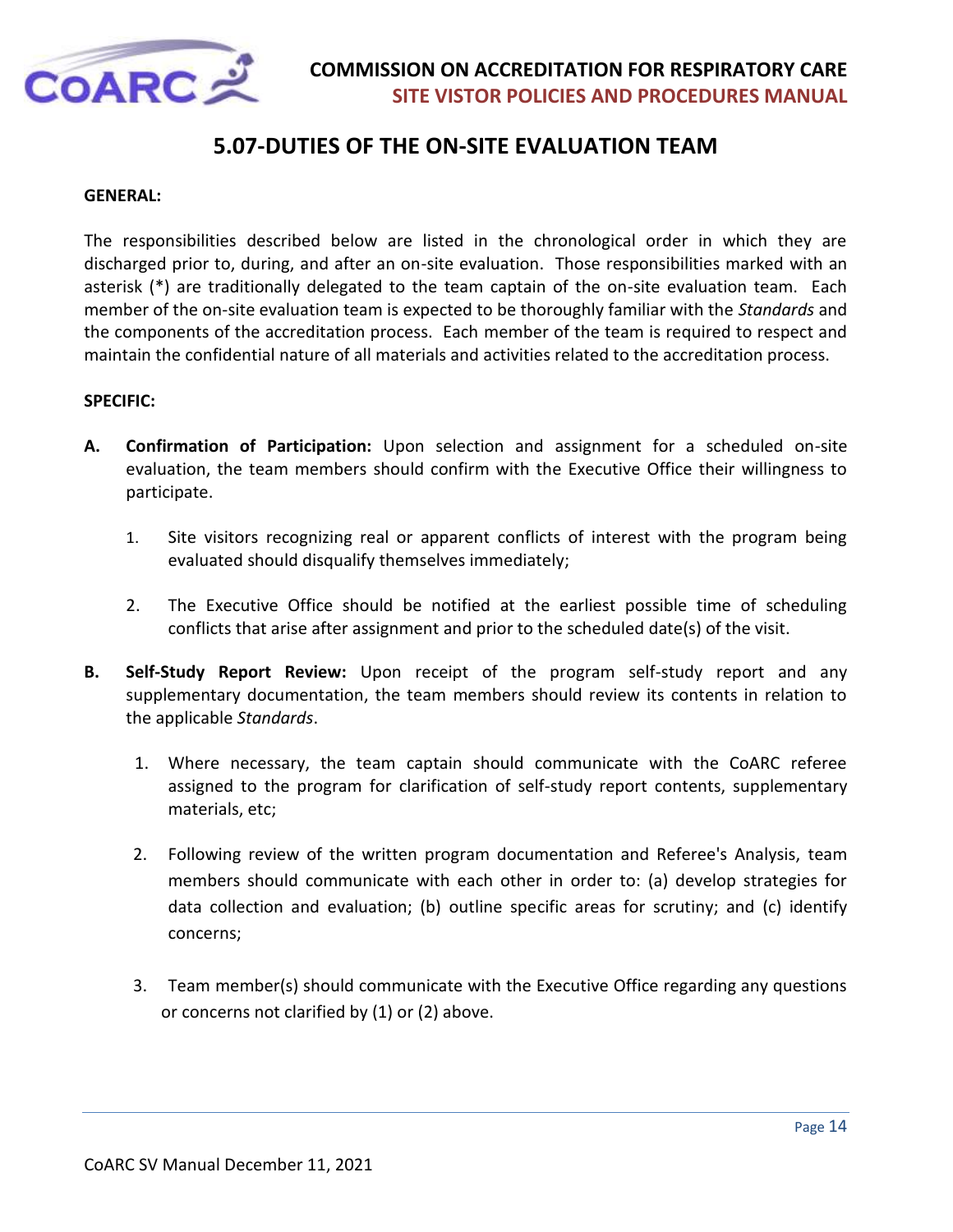

- **C. \*Visit schedule/Agenda approval:** A mutually satisfactory agenda should be arranged in consultation with the Program Director and/or the administrative officials of the program being visited.
	- 1. The Executive Office should be contacted if changes in the length of the visit are deemed appropriate;
	- 2. The program personnel may be asked for recommendations of appropriate accommodations and ground transportation;
	- 3. When possible, the travel arrangements of the team members should be coordinated. Late arrival to or early departure from the institution reduces the efficiency and efficacy of the site visit and can adversely affect the team's ability to evaluate the educational program completely and objectively.
- **D. \*Preliminary Team Meeting:** Arrangements should be made for the site visitors to meet prior to the formal agenda. At this meeting, the team should compare notes, decide how they will conduct the various interviews, and discuss any other concerns.
- **E. \*Orientation:** At the first encounter with both program personnel and with representatives of the administration, these individuals should be clearly informed about the purposes, function, and mechanics of the on-site evaluation and its relationship to the accreditation processes of the CoARC. The Opening Scripts is to be read at this first meeting. Fears and/or anxieties should be allayed.
- **F. Data Collection/Interpretation:** The team members should seek, collect, verify, and interpret all information likely to demonstrate how the program meets the applicable *Standards* by:
	- 1. Interview of all key program personnel, support staff, students, graduates, and representation of the Advisory Committee;
	- 2. Review and analysis of relevant documentation and reports, particularly Resource Assessment materials;
	- 3. When necessary, inspection of pertinent facilities and resources.
- **G. Documentation:** Since the CoARC can take no action without adequate documentation; team members must carefully document all findings on the "On-Site Review Report" forms. In addition, site visitors should be careful to answer any questions listed on the Referee's Analysis of the Self Study on Form X of the On-Site Review Report (OSRR).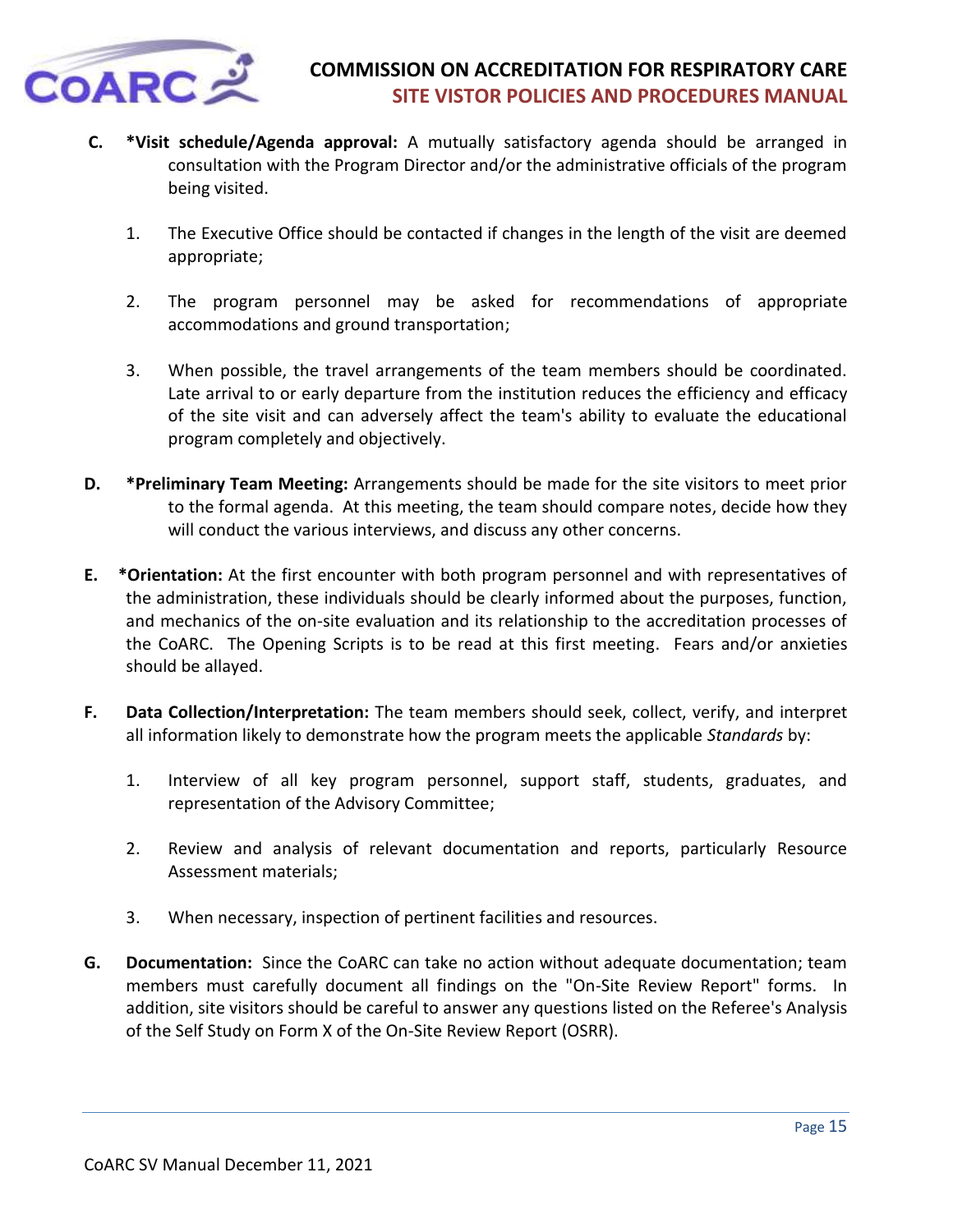

- 1. Evidence must be provided to substantiate all *Standards* marked as 'not met'. For example, if the *Standard* marked as 'not met' is 2.14 – "physician instructional involvement", support may consist of reference to statements made by the students or staff, to admission of non-participation by the physician or physicians concerned, to the absence of any formally scheduled physician seminars, etc.;
- 2. For all *Standards* marked as 'not met', reference must be made to the number/letter designation of the applicable *Standard(s)*;
- 3. The On-site Review Report should be reviewed for accuracy prior to its submission. Errors should be identified and corrected. Consistency between the observations/impressions of the site team and their documentation is essential;
- 4. Recommendations for the remediation of *Standards* marked as 'not met' must be provided in writing on Form X of the report, *but are not to be presented by the site visit team to the program*. The Referee will communicate the "Required Documentation" to the program in the Referee's Analysis of the On-Site Review Report.
- **H. Consultation Conference:** After they have completed their report, the site visit team should arrange to meet with the Program Director and Director of Clinical Education to confirm their data and to discuss their conclusions. It is important that team members discover prior to the Summation Conference whether any of their conclusions have been based on faulty interpretations or incomplete information. In addition, this is an ideal time for the site visit team to function as consultants, providing informal ideas and suggestions to help the program personnel address any shortcomings in their program.
- **I. Summation Conference:** Team members must provide program personnel and administration officials with an objective oral review of the findings of the team during the onsite evaluation. The Summation Conference script is read and the Summation Conference Handout is distributed.
	- 1. Those present during the summation conference are to be documented by printing their name on Form A of the OSRR;
	- 2. Team members should try to evaluate the degree of concurrence expressed by those present regarding the team's observations;
	- 3. Team members should reiterate their function and review the sequence of events (including the program's right to verify the facts in the report, the ability of the program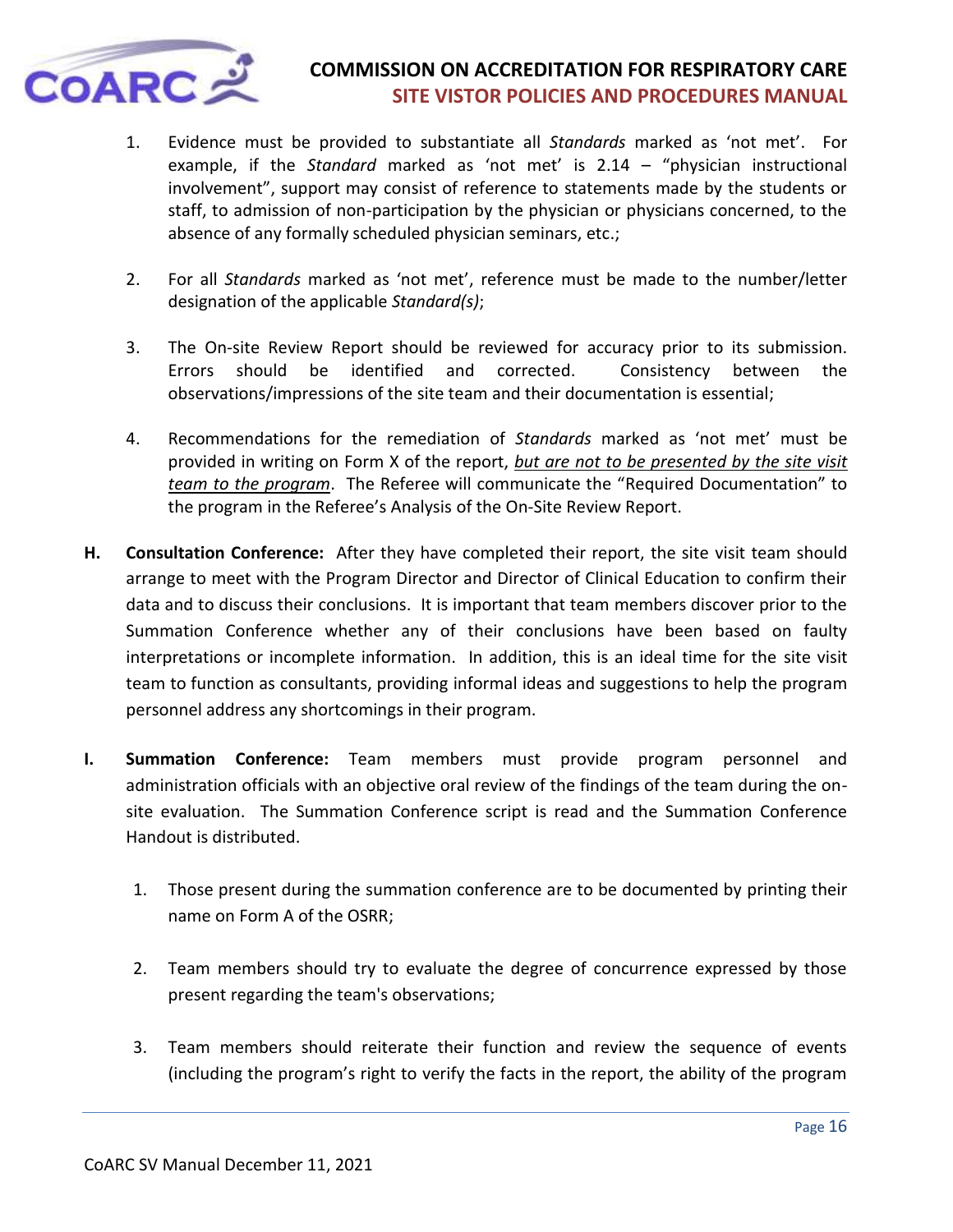

to inform the CoARC of improvements made prior to the close of the agenda at which the CoARC will consider the program, and the reconsideration mechanism, where applicable) in the accreditation process subsequent to on-site visit. Under no circumstances should the team indicate their estimate of the nature of the CoARC recommendation. None of the written report must be left with the program; and videotaping or recording of any type is prohibited.

- **J. Following the On-Site Evaluation:** The Executive Office must be provided with an electronic copy of the "On-Site Review Report" (OSRR) within five (5) working days of the completion of the on-site evaluation, along with signed copies of the Opening Script and Summation Script.
	- 1. The OSRR is considered complete only when the names of both team members are typed on the bottom of form A. The Team Captain should forward a copy of the finalized report to the other team member prior to submitting it to the Executive Office to ensure that they agree with the contents of the report;
	- 2. When necessary, an explanatory letter (or other documentation) of any difficulties, unusual circumstances, and/or incidents related to the visit should be included with the Report.
- **K. Miscellaneous Responsibilities:** Team members shall:
	- 1. Submit all travel/expense reports within two weeks of completion of the on-site evaluation (see Travel and Reimbursement section);
	- 2. Communicate in a timely manner with the CoARC Chief Executive Officer if there is a concern about a site visitor's performance;
	- 3. Report to the CoARC Chief Executive Officer any impropriety or unusual circumstance which could affect the validity or integrity of the on-site evaluation;
	- 4. Complete the Site Visitor Peer Evaluation form.

# **5.08-ROLE OF THE REFEREE IN THE ACCREDITATION PROCESS**

<span id="page-16-0"></span>The referee is the member of the CoARC Board of Commissioners assigned to guide a program through the accreditation process. The role of the referee is that of liaison between the CoARC Board of Commissioners and the program. The referee collaborates with the CoARC Executive Office and will make recommendations to the CoARC concerning the accreditation status of the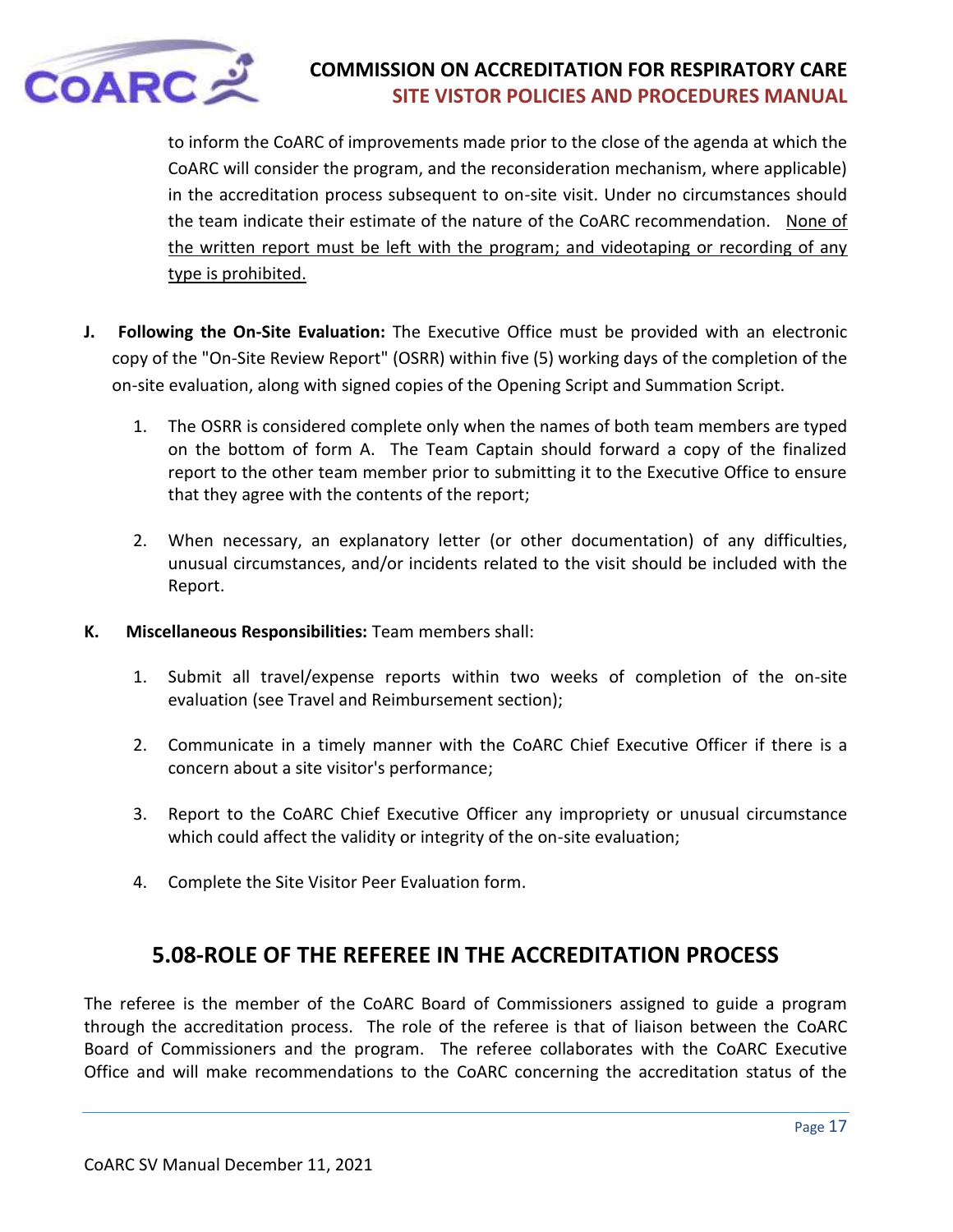

program. Furthermore, the referee is responsible for communicating with the program to clarify program matters and for determining whether program documents demonstrate compliance with the *Standards* before the recommendation to the CoARC.

The referee is responsible for maintaining a running file of all documentation on the program to which he/she is assigned as a referee from the original application date until final accreditation is granted by CoARC. Copies of all correspondence with the program must be sent to the Executive Office so that parallel files may be retained. It is the referee's responsibility to submit all documentation supporting his/her recommendations for accreditation status to the Executive Office. These documents must be forwarded to the Executive Office by the preset deadline dates or they will be retained until the next CoARC meeting. After full accreditation has been granted or accreditation withdrawn, and all appeals exhausted, the referee may discard all documents.

The referee also serves as a consultant, available to help program personnel improve all aspects of the program, so that it will meet current *Standards*. The role of the referee is not simply to identify weaknesses, deficiencies, and *Standards* 'not met', but referees should try to analyze the deficiencies and make recommendations that will help the program correct the problems and achieve accreditation. The CoARC and the referee should strive to make accreditation a positive process.

However, referees must avoid delaying action on a program based upon the programs' promises or good intentions. In addition, referees must be consistent in their interpretation of the *Standards* so that programs will not be affected by biases or inconsistencies. It is the referee's responsibility to contact the team captain prior to the site visit if the referee deems such communication is necessary.

# **5.09-ROLE OF THE EXECUTIVE OFFICE**

<span id="page-17-0"></span>The Executive Office is active throughout the on-site evaluation process. Initially, Executive Office staff assigns team members for each visit, and ensures that each site visitor receives all appropriate program materials. The Executive Office staff is available to answer questions about the self-study report and/or the on-site evaluation process. Following the on-site evaluation, the staff distributes the Program Site Visit Questionnaires (PSQs) to the program's administration and staff and ensures that a copy of the site visit report, along with the referee's analysis of the report, is sent to the program in a timely fashion.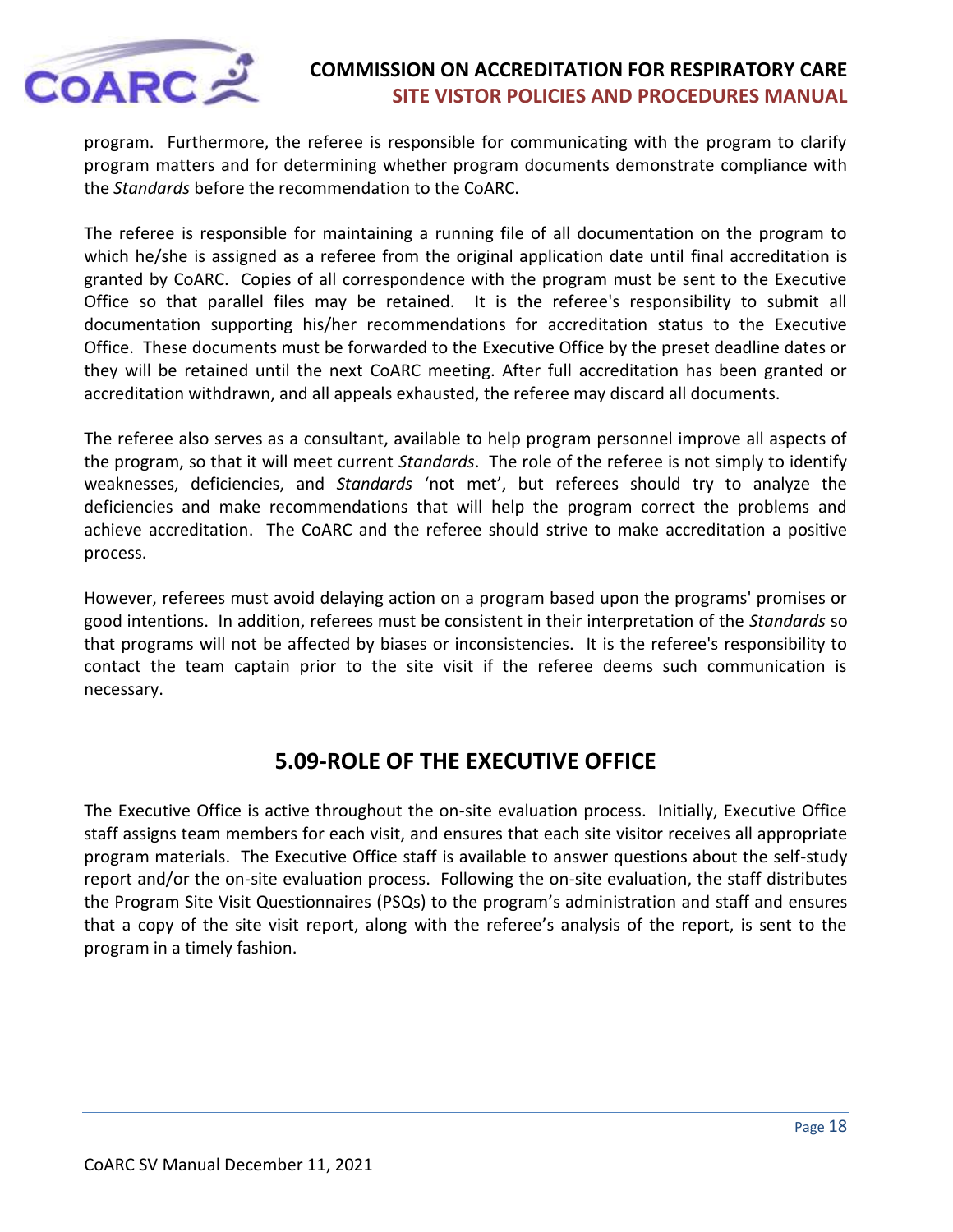

# **5.10-FOCUSED SITE VISITS**

<span id="page-18-0"></span>Site visitors will receive a blank Focused On-Site Review Report, a list of citations with the Referee's Analysis, and any other documentation required from the program prior to the visit.

The referee will communicate directly with the site visitor to ensure that his/her instructions will be answered.

An On-Site Review Report must be completed for a "Focused" site visit addressing only the Standards noted by the Referee.

# **5.11-SATELLITE SITE VISITS**

<span id="page-18-1"></span>The format for a Satellite Site Visit is the same as a regular site visit. The Referee in consultation with the Chief Executive Officer will determine if an additional site visitor is needed at the site of the Satellite Program.

# **5.12-STANDARD VIRTUAL SITE VISIT PROTOCOL**

<span id="page-18-2"></span>A virtual site visit, meaning that the site visitors are not physically present at the program's location, is not the customary format used by the CoARC to conduct the review of a program seeking provisional or continuing accreditation. When a virtual site visit (VSV) is conducted by the CoARC, at least one of the site visitors will not be physically present at the program's location. A VSV will be conducted on-line, using an interactive format; it cannot be based solely on a review of documents or exchanges of emails. The rigor, quality and process of the site visit, including the opportunity for the program/sponsor to verify, clarify and amplify evidence, must be comparable to an in-person site visit. See page 31 for additional details.

# **5.13-RESPONSIBILITIES OF THE SITE VISIT TEAM**

### <span id="page-18-3"></span>**TEAM MEMBER**

### **Before the visit:**

1. Prior to making any travel arrangements, communicate with the Team Captain. This should be done to ensure that ground transportation costs are minimized and that, prior to its commencement, there is sufficient time for the team members to discuss the various aspects of the visit, including the responsibilities of each team member.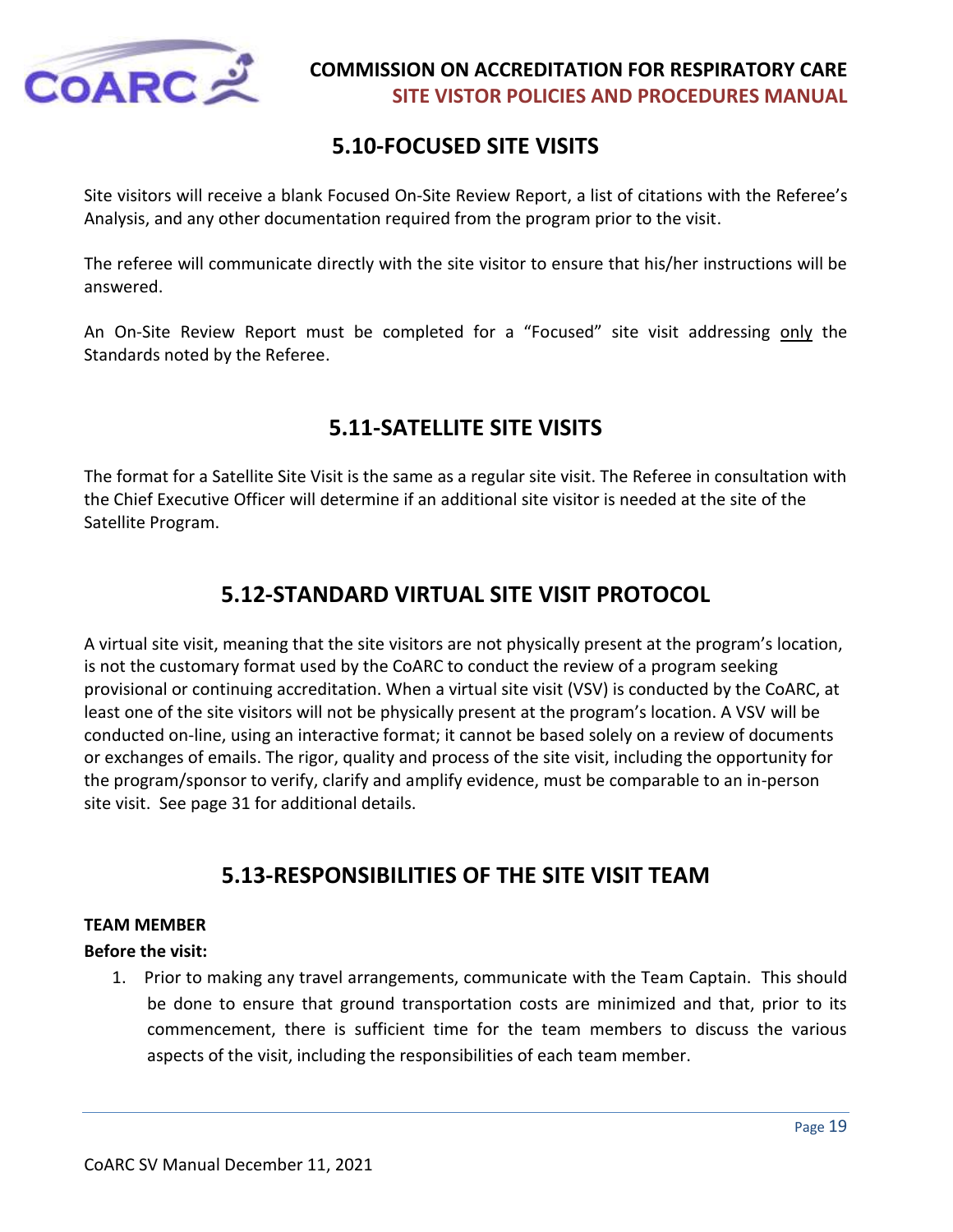

- 2. Download and become familiar with the program's Self Study (SSR). This is absolutely essential to determine on which items to focus during the interviews with each of the program's communities of interest.
- 3. Be aware of the purpose of the site visit and the program's current accreditation status.
- 4. Understand the various aspects of the CoARC's accreditation process, in particular those that apply to the program under review.
- 5. Become familiar with the names of the program director, the director of clinical education and those of other program faculty members.

### **During the visit:**

- 1. Perform all assigned duties as effectively and efficiently as possible.
- 2. Understand that full cooperation, interaction and discussion with the Team Captain is essential to the completion of a satisfactory site visit.
- 3. Understand that the team has both facilitative and consultative responsibilities in addition to those related to accurate completion of the On-Site Review Report (OSRR). Be as helpful to, and supportive of, program faculty as possible.

### **After the visit:**

- 1. Respond as quickly as possible when the Team Captain asks you to review/revise the OSRR, as it must be submitted to the Executive Office within 5 business days of completion of the visit.
- 2. Remember to submit your Expense Report within 2 weeks of completion of the visit.

# **TEAM CAPTAIN**

### **Before the visit:**

1. Communicate with the Program Director (PD) at least 6 weeks (or as early as possible) prior to the visit to begin work on the site visit agenda and to let him/her know that you are available to answer questions about the visit. The PD will have a sample agenda provided by the CoARC. This may be modified as desired, so long as all communities of interest listed on the sample agenda are interviewed. Time must also be set aside for: review of supporting documents; touring of classrooms, laboratories or other facilities (if necessary); an Executive Session; a Consultation Conference with program personnel; and the Summation Conference. The PD may also be requested to provide local transportation for the on-site evaluation team;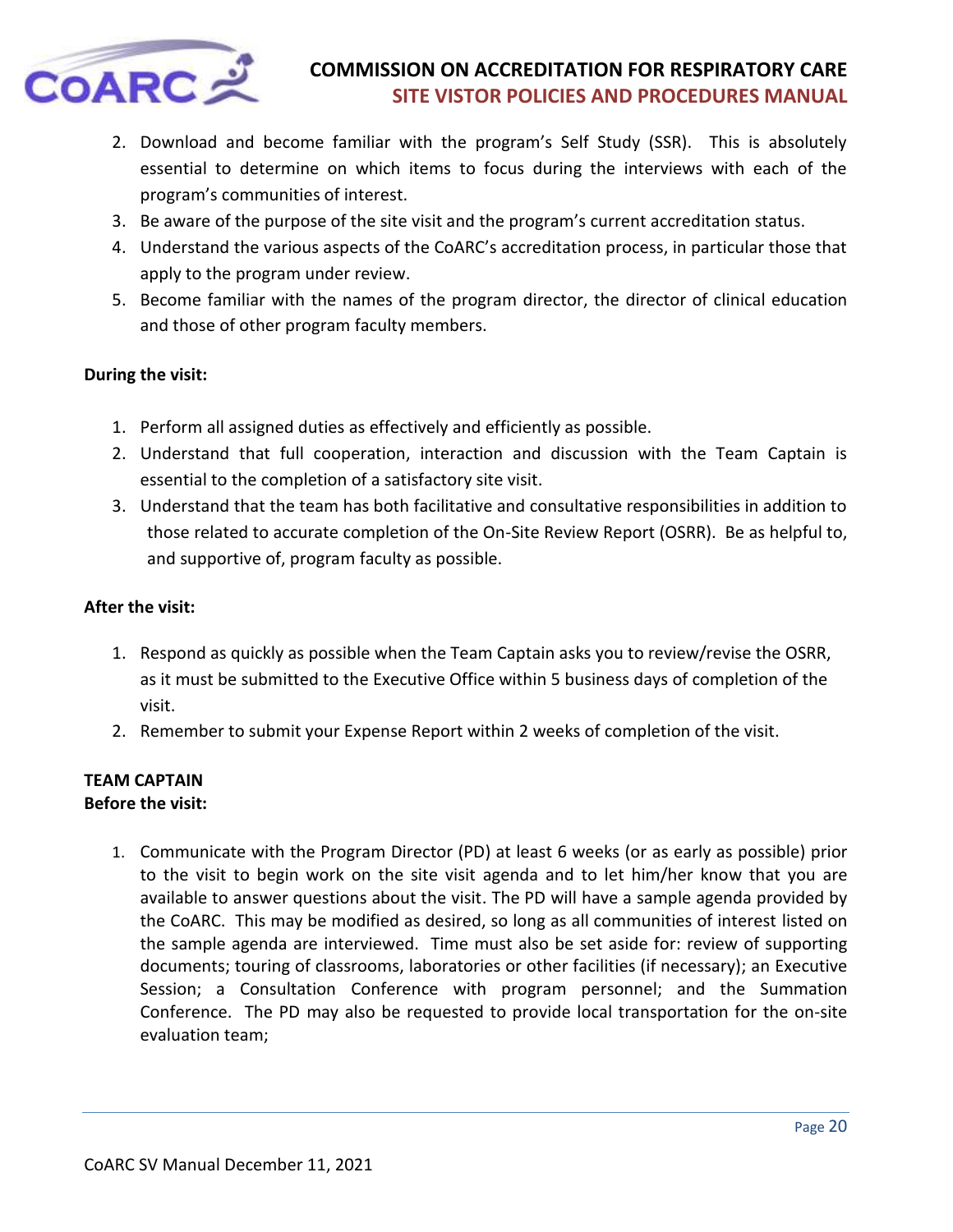

- 2. Communicate with the other member of the team at least 2 months prior to the visit (or as early as possible) to facilitate travel arrangements. Arrival and departure times should be arranged in a manner that will minimize ground transportation expenses and allow for the "Site Visit pre-conference'. The program director will have provided some accommodation recommendations on the Site Visit Request form, but the Team Captain will have final responsibility for making hotel reservations.
- 3. Download the necessary forms (SSR, OSRR) provided by the CoARC Executive Office. Thoroughly review the Self-Study Report and Referee's Analysis. Communicate with the Referee if clarification is needed.
- 4. Manage the expenses of the site visit for the team in accordance with the Travel and Reimbursement policies and guidelines.

### **DURING THE VISIT:**

- 1. Arrange for a pre-visit team conference on site. This usually requires a limited amount of time and may be done on a casual basis either on the evening of arrival (i.e. at dinner) or early on the first day of the visit (i.e. at breakfast). During this conference the team members should review questions or concerns that each member has garnered from the SSR, review the Referee's Analysis of the Self Study, and discuss the general format of the interviews, agenda, and any other pertinent matters;
- 2. Ensure that both team members participate in the interviews and that they work as a team during interviews, review of documents and at the Consultation and Summation Conferences. Ensure that prior to each interview the interviewees are informed about: the accreditation process; the importance that the CoARC places on confidentiality; the specific role of the site visitors; and the lack of effect of the accreditation process on the eligibility of past and current students for NBRC examinations, licensure, etc.
- 3. Read the CoARC On-Site Review Opening Script at the meeting with administration; and have one of the attendees sign the script. The signed copy of the Opening Script must be emailed to the Executive Office with the OSRR.
- 4. Ensure that the Agenda includes sufficient time to review supporting documents. These documents should be in one location, and the program director should be informed that s/he will need to be available during this process to answer questions and provide any additional documents that may be required;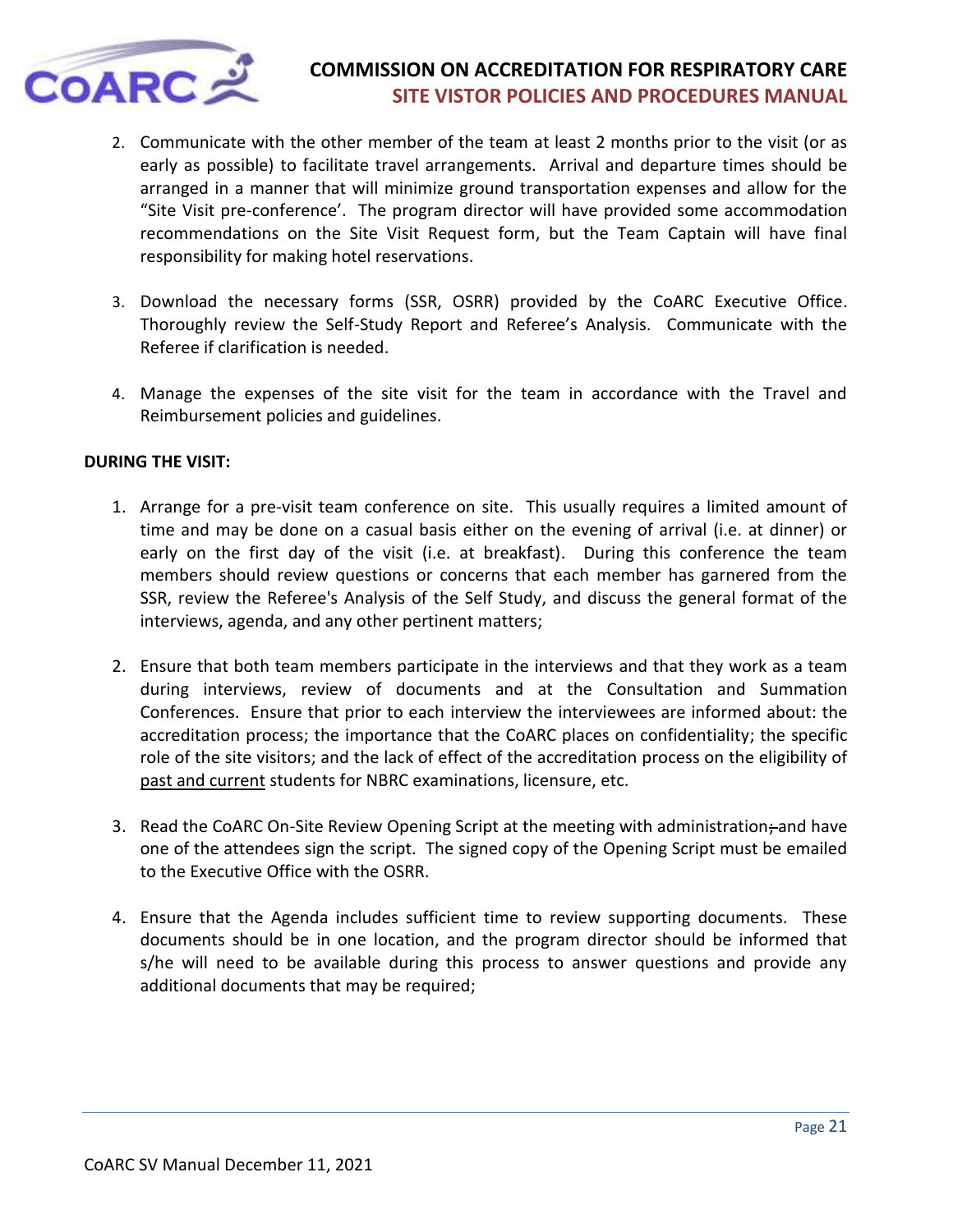

- 5. Ensure that, in the afternoon of the first day, the on-site team has time to compare notes and to begin work on the written report while information from the interviews is still fresh. The Captain should also ensure that, at a time and place acceptable to both team members, the team can discuss the second day's activities;
- 6. Coordinate the completion of the written report. Following review of the supporting documents and the instructions on Form "X" of the Referee's Analysis of the Self Study, at least a rough draft of the report must be completed during the "Executive Session" so that a complete summary of the team's findings are available for discussion with program personnel at the Consultation Conference. While revision of the OSRR subsequent to the Executive Session is allowed, the site team needs to be aware that any changes must be approved by both members and the report must be emailed to the Executive Office within five (5) working days of the visit. When completing the Report remember that:
	- All citations must be fully documented.
	- The Site Visit Team must respond to all the Referee's questions/concerns on form X;
	- The OSRR must be emailed to the Executive Office within 5 business days of the visit;
- 7. Responsible for training and evaluating probationary site visitors.

# **5.14-THE CONSULTATION CONFERENCE**

<span id="page-21-0"></span>The on-site evaluation schedule must allow time for a meeting with the program's personnel (PD and DCE) after all data have been evaluated and discussed by the team. At this conference the program personnel should be told, in detail, not only about apparent problem areas, but also should be congratulated for any strengths in the program. Site visitors should use this time both to corroborate the data that they will be using to support their conclusions and recommendations and to function as consultants. The site visitors should suggest various ways in which the above noted problems can be addressed. During this conference, team members should be particularly careful to behave in a professional manner.

Site visitors are both gathering information and serving as a resource for the program's personnel. To perform these roles well, they must be impartial but supportive, polite, non-judgmental (especially within the hearing distance of anyone associated with the program), objective, observant, helpful, and friendly. This is not to imply that the team should be unhelpful or unprofessional at other times, but that special care should be taken at this time.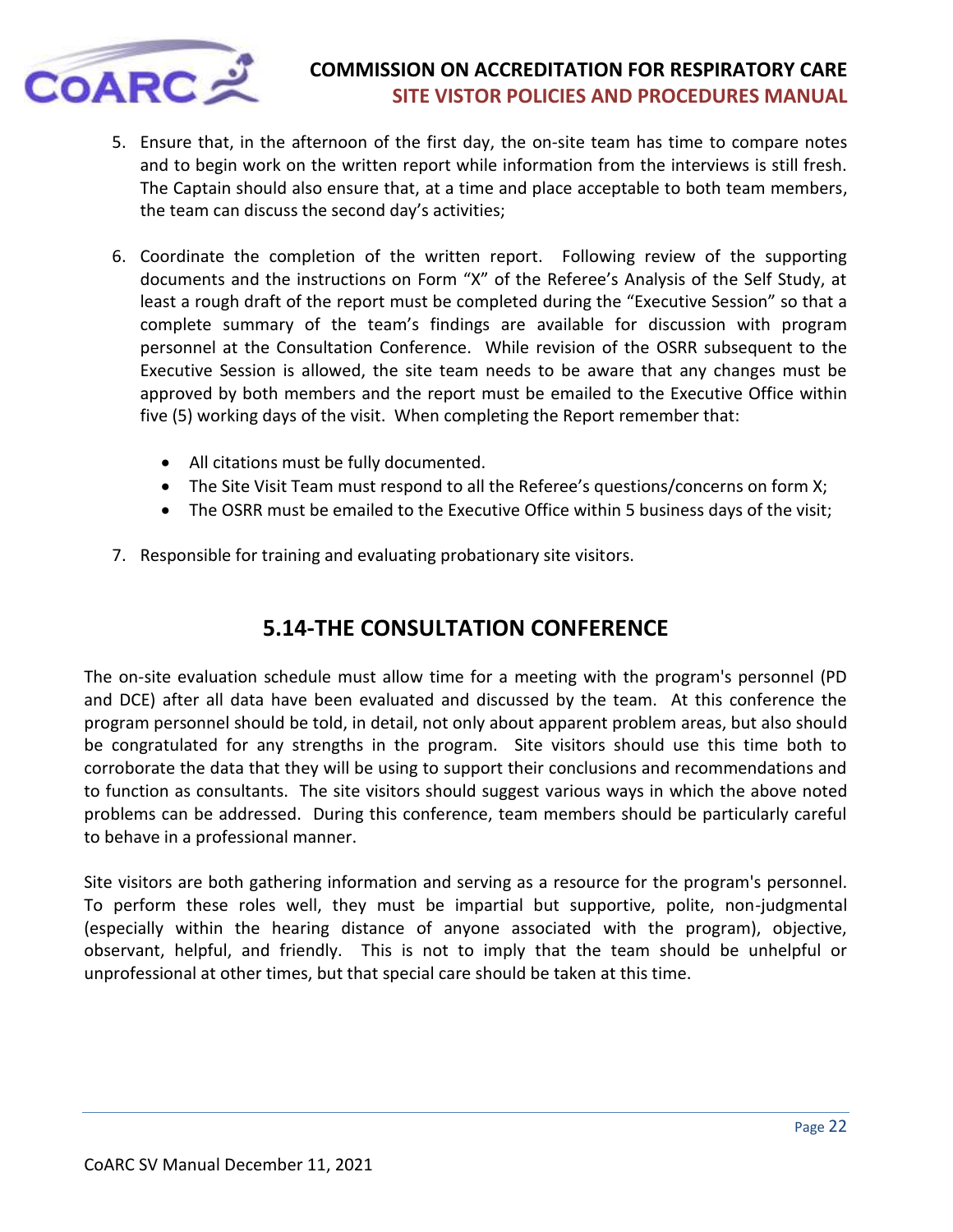

# **5.15-THE SUMMATION CONFERENCE**

- <span id="page-22-0"></span>A. The purpose of the Summation Conference is to provide all interested members of the program's communities of interest with the opportunity to hear a summary of the report the site visitors will send to the CoARC;
- B. Both team members should be involved as this connotes team unity;
- C. Read the On-Site Review Summation Conference Script and distribute the On-Site Review Summation Conference Handout to all attendees. A copy of the Handout must be signed by the PD and emailed to the Executive Office along with the signed copy of the Opening Script.
- D. The report must include 'Program Strengths' (Form C), *Standards* 'not met' (Forms B). 'Suggestions for Enhancement' (Form D) and Additional Comments (Form E). Nothing on Form X should be presented;
- E. Document those present by having all attendees at the Summation print their names and titles on Form A;
- F. **Do NOT** leave any part of the Report with the program; videotaping or recording of any type is prohibited.

# **5.16-THE WRITTEN REPORT**

<span id="page-22-1"></span>The On-Site Review Report (OSRR) is an important and unique data source for the CoARC in its evaluation process. In their report, site visitors must provide information that will give the referee insight into the program and the context in which it operates. Plain statements of fact, much of which is available elsewhere, do not help the CoARC to make an informed judgment about the program's quality.

The OSRR should complement and validate, not duplicate, the self-study report submitted by the program. The combined information should provide the CoARC with a comprehensive picture of the educational program's activities as they relate to both the program's objectives and the CoARC's evaluative criteria (*Standards*). In addition, the team's report should address specifically any concerns expressed by the referee in his/her analysis.

The report should be concise but must provide evidence, from objective sources, of the program's quality relative to the *Standards*. In addition, the report should be free from personal philosophical iterations and from convoluted terminology.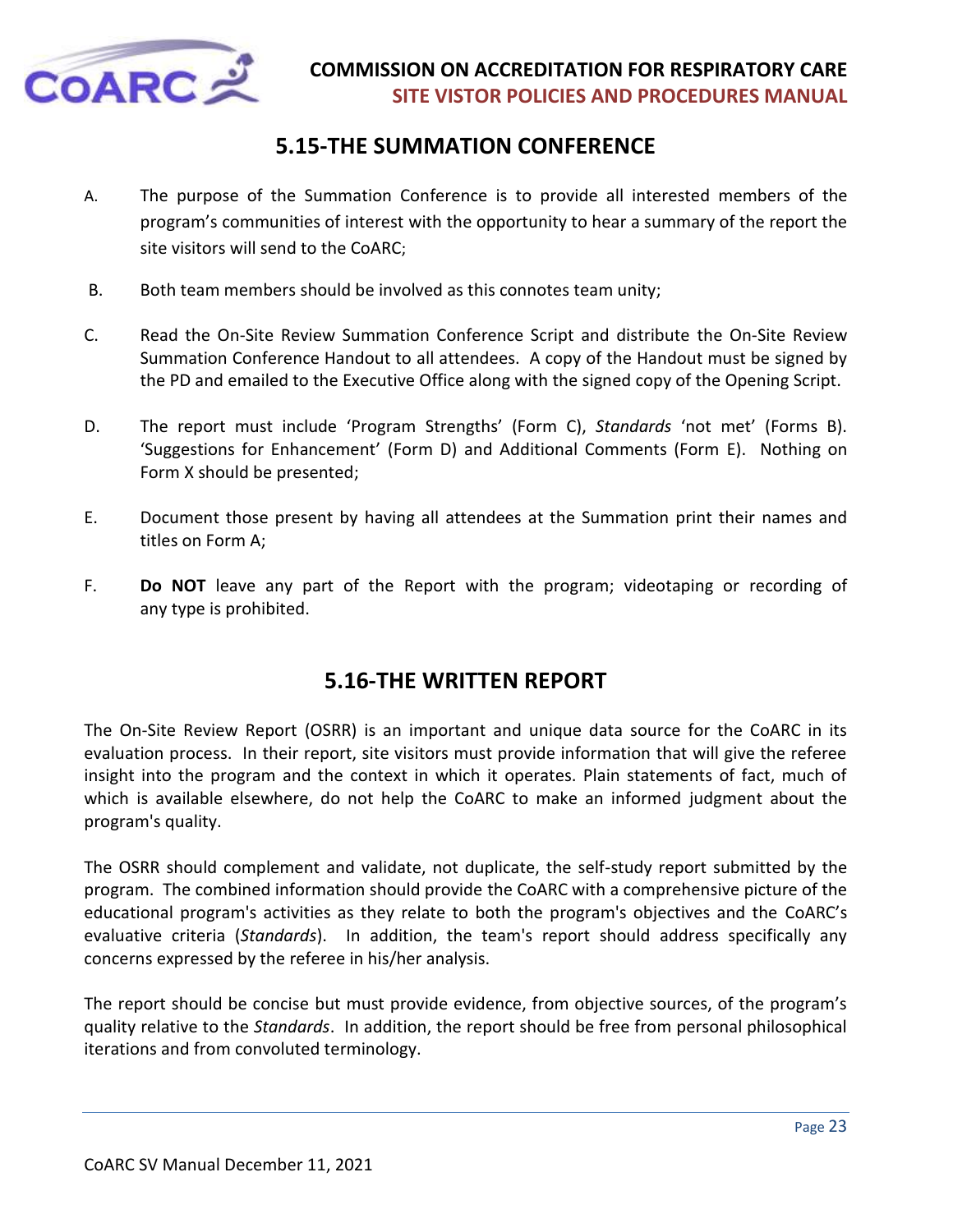

A helpful report will describe both problems and strengths that were not obvious in the self-study report. In addition, it should point out any misinformation or misunderstandings that may have been derived from the self-study report, and the extent to which the program has responded to the referee's concerns. Shortcomings and strengths should be described in the appropriate section of the report. It is not necessary to discuss aspects of the program in which criteria have been met unless there is something unusual which merits the referee's attention. For deficiencies, there must be possible remedies provided by the site visitors to the referee on Form X (do not present these specific possible remedies to the program).

The report should be objective and analytical. On the other hand, because a copy of the report will be sent to the program, the report should not be vindictive or pejorative or dwell on personalities, nor should it contain unnecessary asides. Look in the instructions attached to the report form for specific guidelines for completing the report in such a way as to give the CoARC an accurate picture of the strengths and weaknesses of the program.

If the program wishes to supplement or refute the report, the team should direct the program director to send materials, fully identified, paginated, and collated, to the CoARC in accordance with the directions from the Executive Office. Please do not interpret this to mean that all materials normally left on site should be sent (exams, surveys, etc.)

The report should be completed by the team captain and forwarded electronically to the CoARC Executive Office as soon as possible after the visit, but definitely within five (5) working days of the visit. Note that site team expenses will not be reimbursed until a complete, legible copy of the report arrives in the Executive Office. A copy of the report will then be forwarded to the referee for his/her evaluation of the conclusions and recommendations. The referee will then send a copy of the report to the program and direct the program to respond in the manner s/he deems appropriate. At this time, the program will also be given opportunity to respond to any inaccuracies of fact and to comment on the team's interpretation of information gathered on site.

# **5.17-ELECTRONIC SUBMISSION OF REPORT**

<span id="page-23-0"></span>A copy of the On-Site Review Report is available on the CoARC web site at [www.coarc.com.](http://www.coarc.com/) The forms are provided to assist in preparing a professional document, as well as to expedite the report writing process. The on-site review report should be submitted electronically to the Executive Office, and by typing in the names of each team member it confirms both team members are in agreement of the report findings. If there are questions, the Executive Office staff should be contacted. On-site review is essential to the accreditation process and the CoARC would like to make the generation of the report as convenient and user-friendly as possible.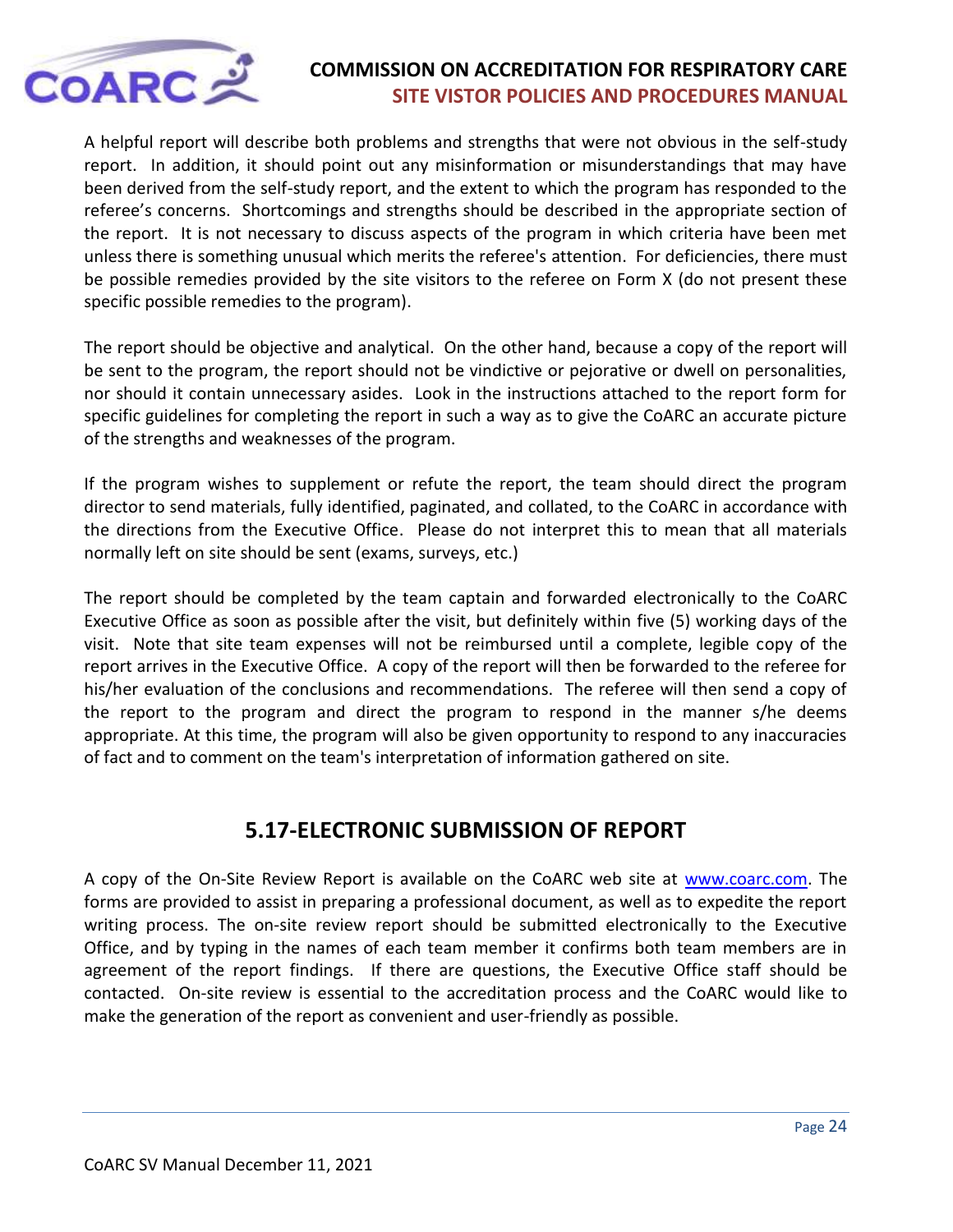

# **5.18-TRAVEL AND REIMBURSEMENT**

<span id="page-24-0"></span>**Policy:** Site visitors will be reimbursed for the usual and customary expenses directly related to conducting an on-site review as allowed by IRS regulations. All Site Visitors must set up direct deposit for reimbursement of site visit related expenses and provide a voucher and receipts electronically.

**Procedure:** The email you receive from the Executive Office for each on-site review will include a memorandum with the instructions for making your travel plans. Travel/expense reports should be submitted within two (2) weeks of completion visit and must include: the site visitor's name and address, the program number and location along with the date of the site visit, and the amount of each expense, categorized by line item on the Expense Report, along with any helpful/necessary supplemental descriptions and the related itemized receipt.

#### **Guidelines:**

- 1. As a CoARC Site Visitor, you are required to schedule your flight through the CoARC Travel Agent. The CoARC will reimburse for a basic economy main cabin seat with one bag. The charges can be billed directly to CoARC or they can be applied to your personal credit card reimbursement will occur upon submission of the Expense report and the receipt to the Executive Office. A copy of the flight schedule should be included.
- 2. You should make travel arrangements as early as possible. Team members must communicate prior to finalizing their reservations in order to coordinate arrival and departure times and thereby minimize ground transportation expenses. It is recommended that you check in to your flight as early as possible (for most airlines 24 hours before departure) so that you will learn as early as possible about any schedule changes. Note that any flight that costs more than \$900 must be approved by the CoARC Chief Operating Officer (COO) prior to making the reservation.
- 3. Site Visitors must follow through with the travel arrangements made by the CoARC Travel Agent prior to the site visit. If either limb of the flight was rescheduled for personal reasons, the site visitor will be responsible for any additional fees. If a site visitor has been preapproved to stay an extra night due to limited availability of flights, but is subsequently able to make an earlier flight, thereby avoiding the extra hotel and meal charges, the site visitor will not be responsible for the change fee. All flight changes made prior to the visit must be preapproved by the COO; a site visitor who makes same day changes (as noted above) should also attempt to notify the COO.
- 4. The "reimbursable expense period" starts when the site visitor would normally be expected to leave home to begin the trip and ends when the site visitor would be expected to arrive back home. *There are circumstances where traveling earlier than the day before, or on the*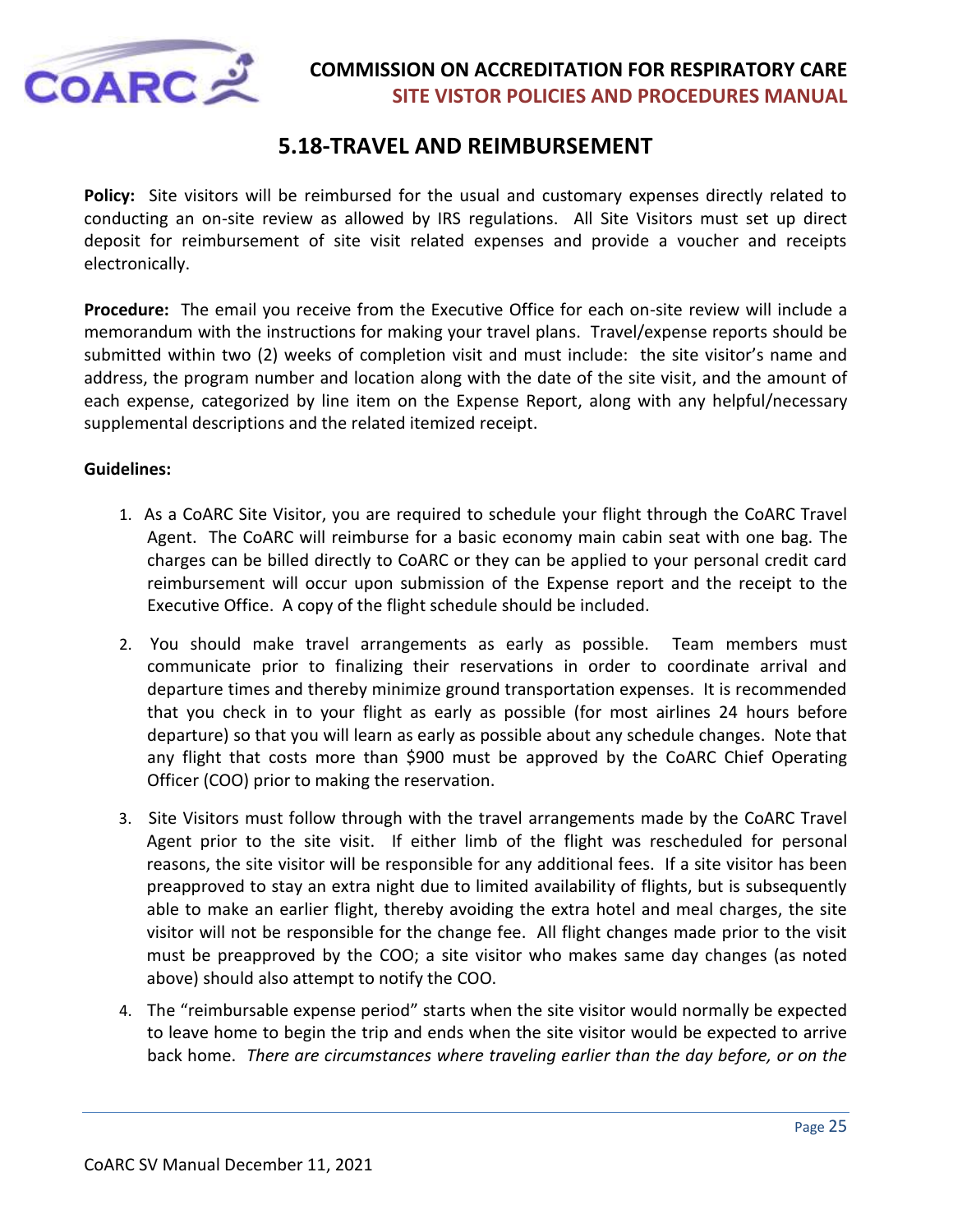

*afternoon/evening of the second day of a site visit the site visit would result in cost savings. Details of such circumstances must be submitted to the COO for approval prior to the visit.* 

- a. Expenses associated with personal travel before, during, or after the site visit are not reimbursable. If personal travel occurs within the "reimbursable expense period" (see above), site visit expenses will be reimbursed based on either *'usual and customary'* expenses (as determined by the COO) or on expenses from which all personal travel costs have been excluded, whichever is less;
- b. Trip or flight arrangements that are extended for personal reasons *must have* prior approval from the COO and the site visitor will be responsible for any additional costs related to that extension*.*
- c. Expenses related to a non-visitor traveling companion are not reimbursable.
- d. Airport parking is reimbursed only for the days within the "reimbursable expense period" (see above). Site visitors should look for low cost options.
- 5. When scheduling the site visit, the program director will provide some hotel recommendations. The Team captain will be responsible for selecting the hotel and making the reservations for both team members. Some programs may be able to secure hotel reservations at a low rate not available to the site visitors (i.e. available only to individuals associated with the program's sponsor), in which case the program may make the reservation. If the lower rate is ONLY available when paid by the program sponsor, the team should allow the program to pay that expense but must provide that information on the expense report so that the Executive Office can reconcile the expenses with the program after the visit. If the discount is available regardless of payer, the site visitors should arrange to pay their hotel expenses at check-in. *Note that this should be clarified by the Team Captain prior to the visit.* Small expenses during the visit, (i.e. the visitors' share of the Advisory Committee luncheon), may be paid directly by the program*.* The Team Captain must be fully aware of the last date on which a hotel reservation can be cancelled (generally 48 hours prior to arrival), as the last-minute postponement of a site visit can occur.
- 6. Purchases by site visitors for program personnel (e.g., dinner) are **not** reimbursable.
- 7. Itemized receipts must be submitted to the Executive Office along with the site visitor's expense report within 10 days of the site visit. **Itemized receipts are required for all expenses (except tips) before reimbursement will be made;**
	- a. In the case of meals, the CoARC will reimburse up to an average of \$60 per day per visitor but only with itemized receipts. If one of the visitors pays for the meals of both visitors, that notation must be made on either the Expense Report or the receipt. Any exceptions must be approved by the COO;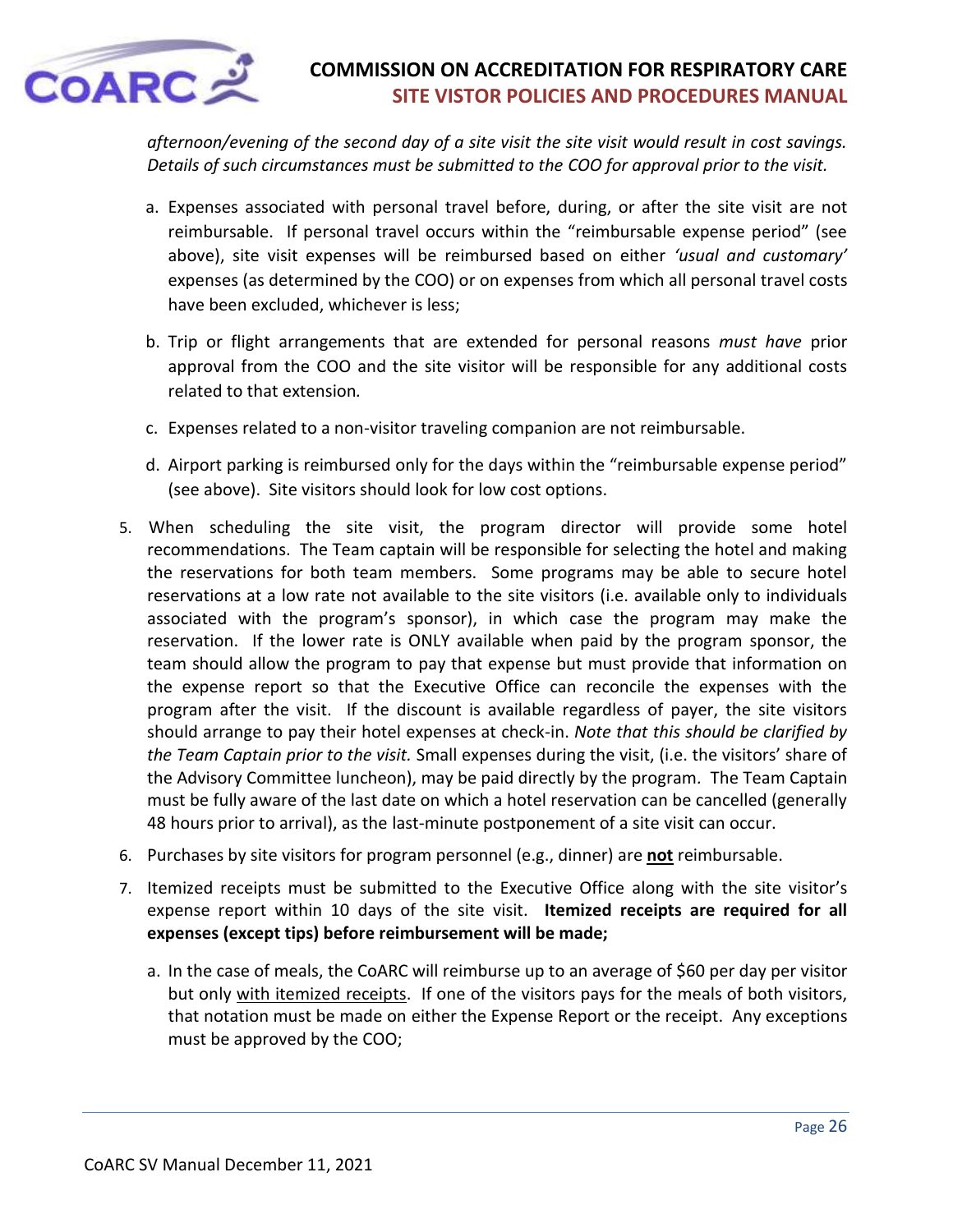

- 8. **Ground Transportation:** Transportation to and from airports, hotels, and programs should be the lowest cost available – i.e. – hotel/airport shuttle, metro, taxi. Whenever feasible, site visitors should use prearranged transportation to/from the airport and hotel.
	- a. Site Visitors are prohibited from using their personal vehicle for CoARC business purposes **unless approved in writing prior to its use in special circumstances**. In addition, if the personal vehicle is used then there must be liability coverage of at least \$300,000 for each accident. Mileage is reimbursed at the current IRS rate per mile.
	- b. The preferred rental car company is Enterprise. Site Visitors are permitted to use a different car rental company as long as: (a) the cost is equal to or less than the cost of renting through Enterprise, and (b) the cost of the rental includes full Collision Damage Waiver and Liability protection of 100/300/50. CoARC will reimburse for rental of up to a full-size car. Site Visitors will be responsible for the cost difference if a car larger than a full-size (e.g. SUV) is rented. CoARC will reimburse the cost of fuel – receipts are required; rental cars must be refueled prior to return.
	- c. The Team Captain should coordinate the team's arrival and departure to minimize ground transportation expenses. Each Site Visitor will only be reimbursed for costs acquired during the "reimbursable expense period" (e.g., rental fees, gasoline, and parking).
- 9. Special accommodations: any site visitor requiring special accommodations that would incur additional expenses must present those needs to the Chief Operating Officer for prior approval. Occasionally, circumstances beyond the control of the site visitor (e.g., inclement weather, canceled flight) will generate additional expenses. When possible, the site visitor should work with the CoARC Travel Agent or the COO to address this problem. Should such an issue arise during the trip, the site visitor should use his/her best judgment to find suitable, cost effective, alternatives.
- 10. The following expenditures are **Non-Reimbursable**: fees for upgrades of air, hotel, and auto rental costs, entertainment, personal travel, spousal/family expenses, limousine travel, credit card interest charges, laundry services, traffic citations, auto repairs for personal vehicles, optional hotel costs such as: charges for use of the hotel gym, in-room movies, personal phone calls, massage, sauna, or mini-fridge purchases, and valet parking, unless there is no "self-park" or self-parking is an unsafe option.
- 11. Exceptions to this policy must have the prior written approval of the COO.
- 12. Following a site visit, the CoARC will provide the program with a breakdown of each site visitor's expenses. Individual receipts (copies or originals) are not provided.

Note: The Team Captain is responsible for the overall expense and cost-effectiveness of the site visit. The site visitors should exercise discretion and good business judgment for all expenses when representing the CoARC.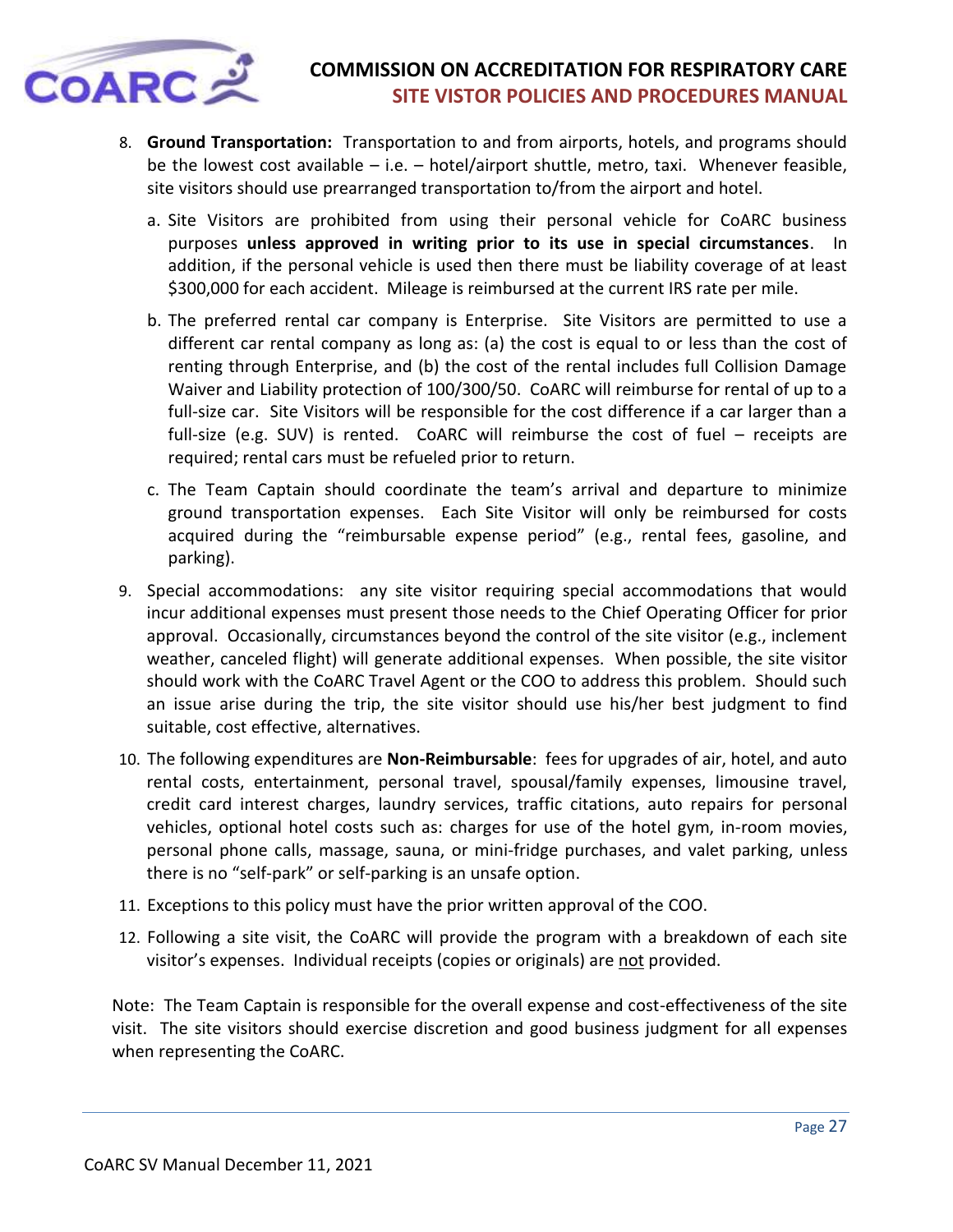

# **5.19-CONFIDENTIALITY**

<span id="page-27-0"></span>Confidentiality statements are read at the beginning of the on-site review as part of the Opening Script and again at the end of the review as part of the Summation Script.

# **5.20-EVALUATION OF TEAM MEMBERS**

<span id="page-27-1"></span>Evaluation of team members by each other as well as by individuals from the institution being assessed is an integral part of the CoARC's accreditation process. The team's peer evaluation form asks questions about the preparation, communication, and function of each site visitor. Additionally, the program director and the senior officer of the institution who participated in the on-site evaluation are each given the opportunity to evaluate the site visitors both as a team and as individuals.

# **5.21-COMPLAINTS ABOUT ACCREDITATION SITE VISITOR(S)**

<span id="page-27-2"></span>Site Visits are an integral part of programmatic accreditation and site visit team members must make every effort to avoid jeopardizing the validity and integrity of this process by adhering to all behavioral requirements in the CoARC Site Visitor Policies and Procedures Manual. The Team Captain is responsible for ensuring that team members behave professionally in both pre-visit interactions and during the visit. During a visit, team members should encourage each other's requisite behavior, and if necessary, contact the Executive Office regarding conduct concerns.

### **Filing a complaint prior to or during a site visit:**

Host institution/program personnel should contact the CoARC Executive Office to report what they perceive as site visitor misconduct as soon as possible. If this notification occurs (by telephone, text or email) during the visit, the CoARC CEO will immediately assess the situation and attempt to resolve the issue to the satisfaction of all parties involved. If the CEO determines that a resolution cannot be achieved during the visit s/he will work with the CoARC Executive Committee (EC) to develop an appropriate course of action, including the possible dismissal of a site visitor.

Should the host institution disagree with the CEO's decision, it has two options. Institutional representatives/program personnel may continue to work with the CEO after the visit until the issue is resolved, or it may file a complaint.

### **Authorized Actions of CEO in Response to Potential Conduct Violations during a site visit:**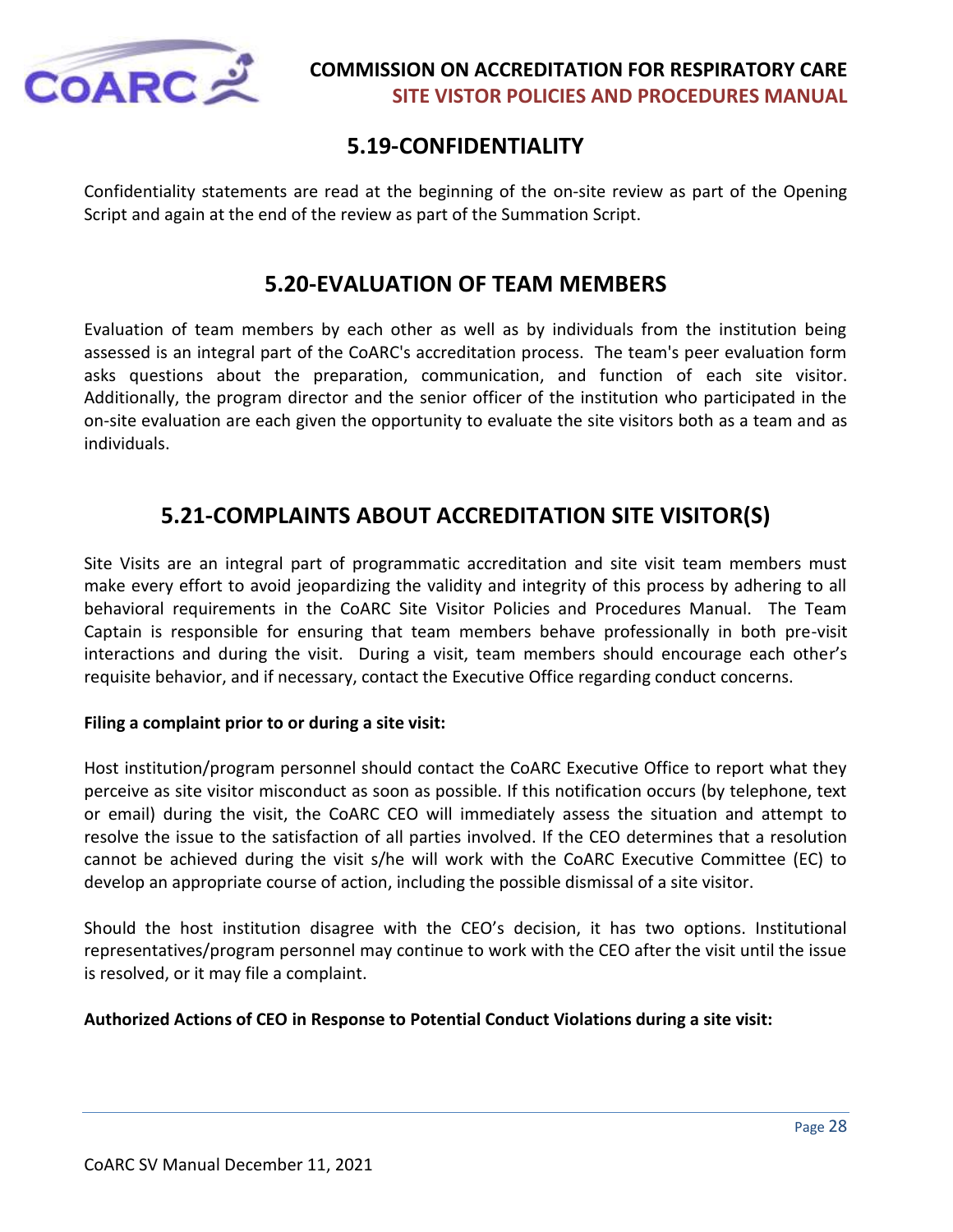

The CEO is authorized by the CoARC to take the following steps, as applicable, to ameliorate, contain, or resolve any issues related to alleged inappropriate conduct by a site team member(s):

- 1. If, during a site visit, the CEO is alerted, by SV team member or by a member of the host community, to a potential or actual conduct violation by a site team member(s), the CEO will interview representatives of all groups involved and, if warranted, counsel the site visitor(s), immediately and privately, on the behavior expected of a site visitor. If acceptable to the host community, following this interaction the site visitor may then complete the visit
- 2. If the CEO determines that the team member did not respond appropriately to counseling, s/he may either dismiss that individual, or consult with the CoARC President for further guidance.
- 3. If the CEO determines that the team member's misconduct has jeopardized the integrity of the site visit, s/he may either dismiss the site visitor from the team, or terminate the site visit. If the CEO is unsure of the potential impact of the behavioral violation on the visit's integrity, s/he should immediately contact the CoARC Executive Committee for guidance on the matter.
- 4. If the CEO/EC determines that the team member's conduct warrants dismissal as a site visitor (either temporary or permanent), the rationale for such action should be documented and reviewed at the next meeting of the CoARC Executive Committee.
- 5. The On-Site Review Report cannot be finalized and provided to the program until the CEO has determined that the misconduct of the team member(s) did not affect the integrity of the site visit.

### **Filing a Complaint after a Site Visit:**

The sponsor/program must notify the CoARC Executive Office of their intent to file a complaint within 7 days of the site visit. The formal complaint must be submitted (by email to the Executive Office within 15 working days of such filing and must:

- a. Provide a clear description of the incident(s) in question;
- b. Grant permission to send a copy of the complaint, in its entirety, to both members of the site visit team.
- c. Be signed by at least one individual who witnessed the misbehavior(s), by the Program Director and by a member of the institution's administration.

### **CoARC Action:**

CoARC actions in response to the complaint may include, but are not limited to, any of the following:

- a. Dismiss the complaint after determining the allegations of misconduct were unfounded;
- b. Provide feedback to the site visitor(s) involved and develop a remedial process, when applicable;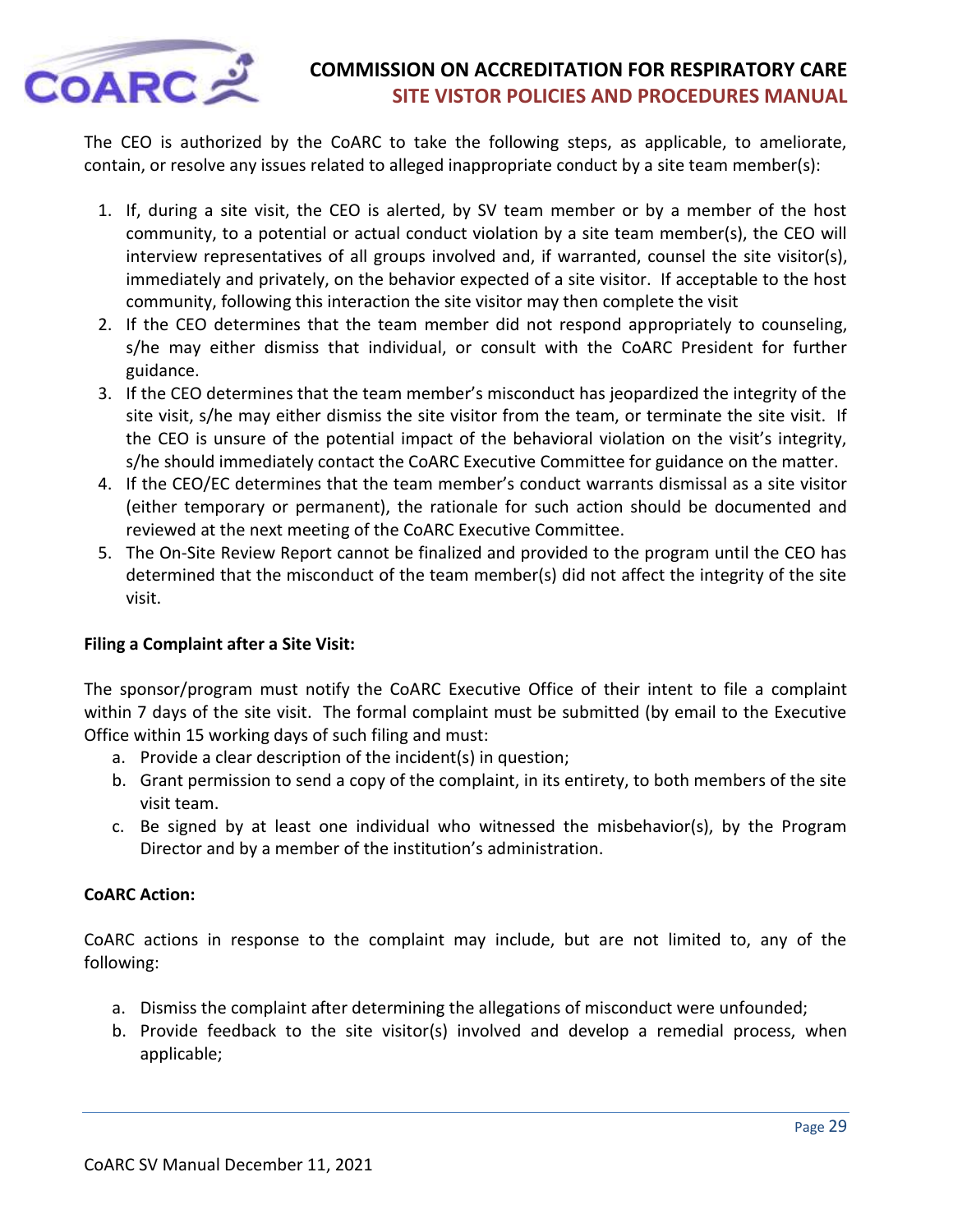

- c. Reprimand the site visitor(s), which may include temporary or permanent suspension from the CoARC's list of potential site visitors
- d. Pursue the matter further. This may include: further discussion between the CEO and the parties involved; or referral to the Site Visit Review Committee which will endeavor to discover additional information upon which to base a decision.
- e. Take other action, which in the judgment of the CoARC Executive Committee, is appropriate under the circumstances.
- f. Within 15 business days of receipt of the complaint, the CoARC will notify the program/institution regarding which of the above actions has/have been taken.

In addition to acting on the complaint, the CoARC will determine whether this behavior influenced the content of the site visit report. If this is determined to have occurred, the CoARC will void the report and request from the sponsoring institution an invitation to redo the visit, at CoARC's expense. If the incident is determined not to have influenced the contents of the report, the CoARC will proceed with its review of the program. The CoARC will communicate this determination, in writing, to both the program/institution and the site visitors.

### **Filing a Formal Complaint:**

- 1. If the program/institution disagrees with the CoARC's determinations, related either to the actions it has taken or the effect of the misbehavior on the contents of the OSRR, it may file a Formal Complaint, which would then require that the CoARC establish a Special Committee to review the matter. (See Accreditation Policies and Procedures 10.9).
- 2. Under such circumstances, the CoARC would take no action on the contents of the OSRR until after the Special Committee had made its determination.

# **5.22-DELAY OR ADVANCEMENT OF THE ON-SITE EVALUATION**

<span id="page-29-0"></span>The program director of the program(s) may formally request a delay or rescheduling of a visit for continuing accreditation.

The CoARC Chief Executive Officer makes the decision to grant or deny the request based on the reasons(s) provided. The time frame considered for a visit delay is three months (one accreditation cycle).

Delays are not granted to programs:

- Currently on warning status or
- Having outstanding Progress Reports requested by the CoARC.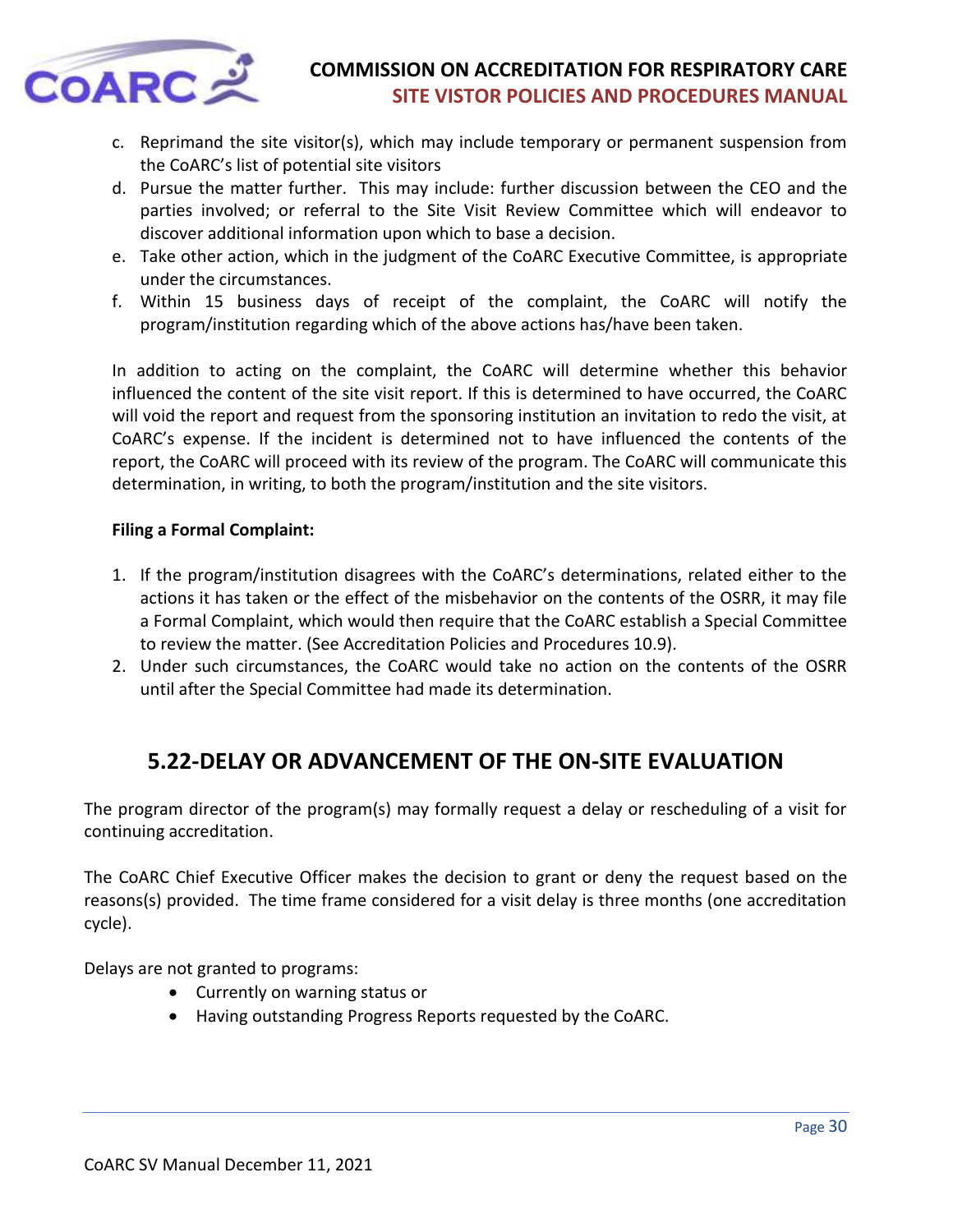

If the request for a delay is made after the continuing accreditation application materials have been sent out to programs, a processing fee is applicable.

<span id="page-30-0"></span>If a program does not submit the Progress Report by the date requested, the program will be presented for action to the CoARC at the next scheduled meeting.

# **5.23-VIRTUAL SITE VISIT PROTOCOL**

### **EMERGENT CIRCUMSTANCES**

A Virtual Site Visit (VSV) may be scheduled by the CoARC in emergent circumstances, such as when a manmade/natural disaster or public health emergency prohibits a customary on-site evaluation because it would: when:

- a) put the health or safety of the site visitors at risk
- b) make it unfeasible for the site visitors to reach a given location

VSV may be scheduled for programs if it is approved by the CoARC Chief Executive officer (CEO) and the program's Referee, with the understanding that a subsequent Focused Site Visit may be required for programs.

While CoARC Staff will seek input from the program and its sponsoring institution, determination as to whether a site visit should be conducted in-person or virtually is solely the responsibility of the CoARC CEO. The program may request that the CoARC delay the site visit. The CoARC CEO, in consultation with the program Referee, will determine whether such a delay is warranted. If the CEO determines that a delay is appropriate, the delay cannot exceed one calendar year. While the CoARC staff will seek input from the sponsoring institution and program representatives prior to making this decision, the CEO's determination regarding a delay is not appealable.

### **STANDARD VIRTUAL SITE VISIT PROTOCOL**

A virtual site visit, meaning that the site visitors are not physically present at the program's location, is not the customary format used by the CoARC to conduct the review of a program seeking provisional or continuing accreditation. When a virtual site visit (VSV) is conducted by the CoARC, at least one of the site visitors will not be physically present at the program's location. A VSV will be conducted on-line, using an interactive format; it cannot be based solely on a review of documents or exchanges of emails. The rigor, quality and process of the site visit, including the opportunity for the program/sponsor to verify, clarify and amplify evidence, must be comparable to an in-person site visit. Accordingly, a VSV requires the use of video or web conferencing tools which allow realtime, synchronous communication among participants, and visual display of all involved individuals, groups, documents, and/or physical spaces. In addition, the assignment of site visitors to a VSV will, in part, be determined by the relationship of the time zones in which they reside to that of the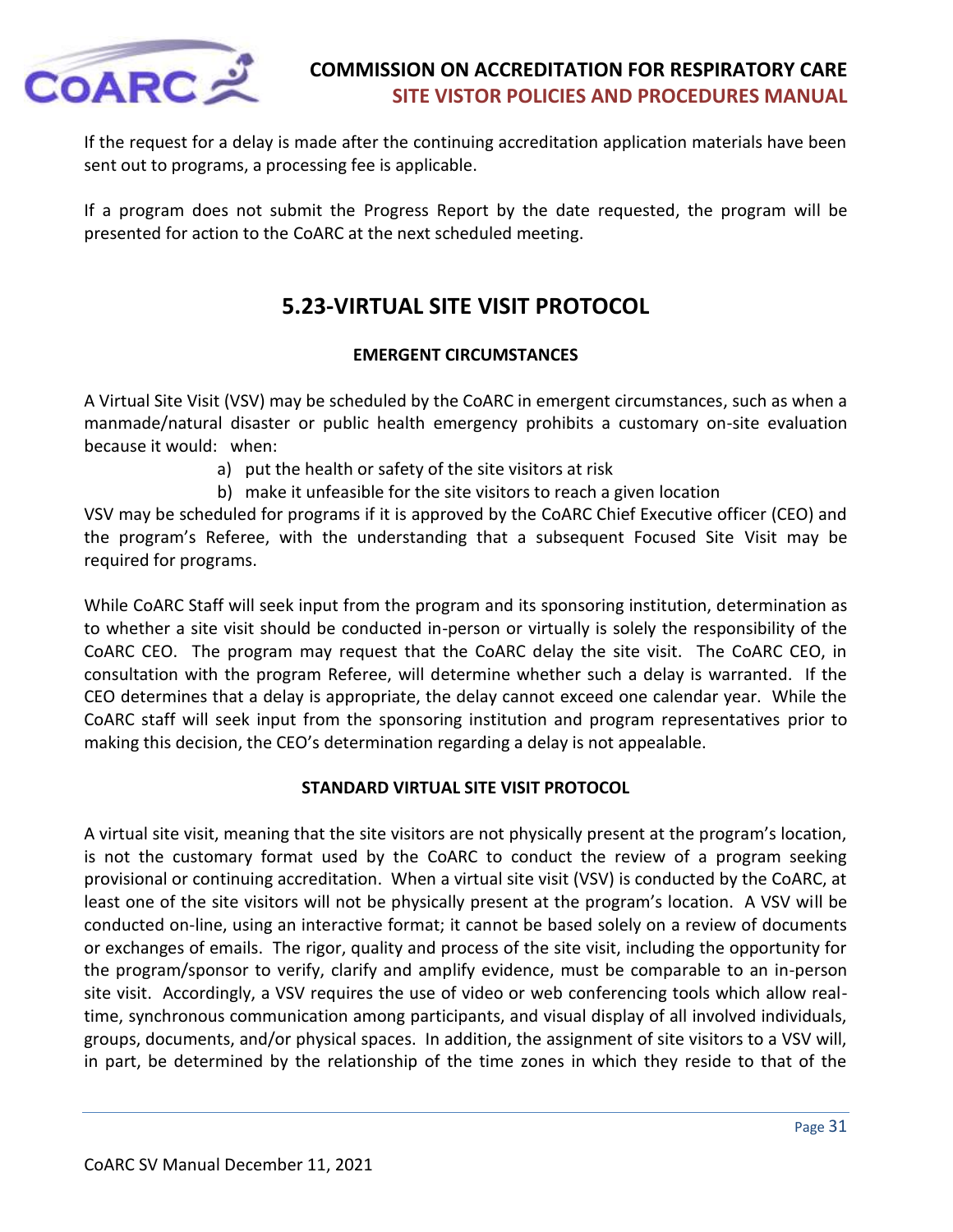

program. The CoARC will endeavor to ensure that there is no more than a two (2) hour time difference between the locations of all individuals involved in the visit.

#### **Full or Partial Virtual Site Visits**

In a full virtual site visit (VSV), all CoARC site visitors will conduct their review of the program using real-time, synchronous video or web conferencing tools, which can be supplemented by telephonic conferencing tools.

In a partial VSV, at least one of the site visitors will be off-site and participate in the review using real-time synchronous video or web conferencing tools which can be supplemented by telephonicconferencing tools, while the other CoARC visitor(s) will be on-site.

#### **Eligibility for a virtual site visit**

A program may be scheduled for a virtual site visit if:

- 1. The visit is for a Degree Advancement program, particularly if it uses a distance learning format
- 2. Following a review by CoARC staff of the program's accreditation history, recent annual reports, and the reason for which a VSV is requested, the CoARC CEO and the program Referee determine that the program is eligible for such a visit.

#### **Technology requirements for Virtual Site Visits (VSV)**

- 1. Programs must have the technology and facilities required to conduct a full VSV (all team members functioning remotely) or a partial remote site visit (one or more team members functioning remotely).
- 2. The CoARC will coordinate virtual technology for the visit using the RingCentral videoconference system.
- 3. The CoARC will conduct a technology test with the program and site visitors at least two weeks prior to the visit to ensure that college technology is sufficient for all aspects of the VSV.
- 4. The CoARC will provide a private virtual meeting space for the site visit team's discussions.
- 5. The sponsoring institution must not record (either audio or video) any portion of the site visit (in-person or virtual). If evidence of recording is discovered, the team captain (TC) will immediately terminate the site visit and contact CoARC staff. The program will be charged with a site visit cancelation fee and requested to schedule an in-person site visit as soon as possible. In addition, per CoARC *Policy 1.04,* such recording may adversely affect the program's accreditation status with the CoARC.
- 6. The CoARC will send the program director access information that will allow participants to log into their assigned meeting on Ring Central.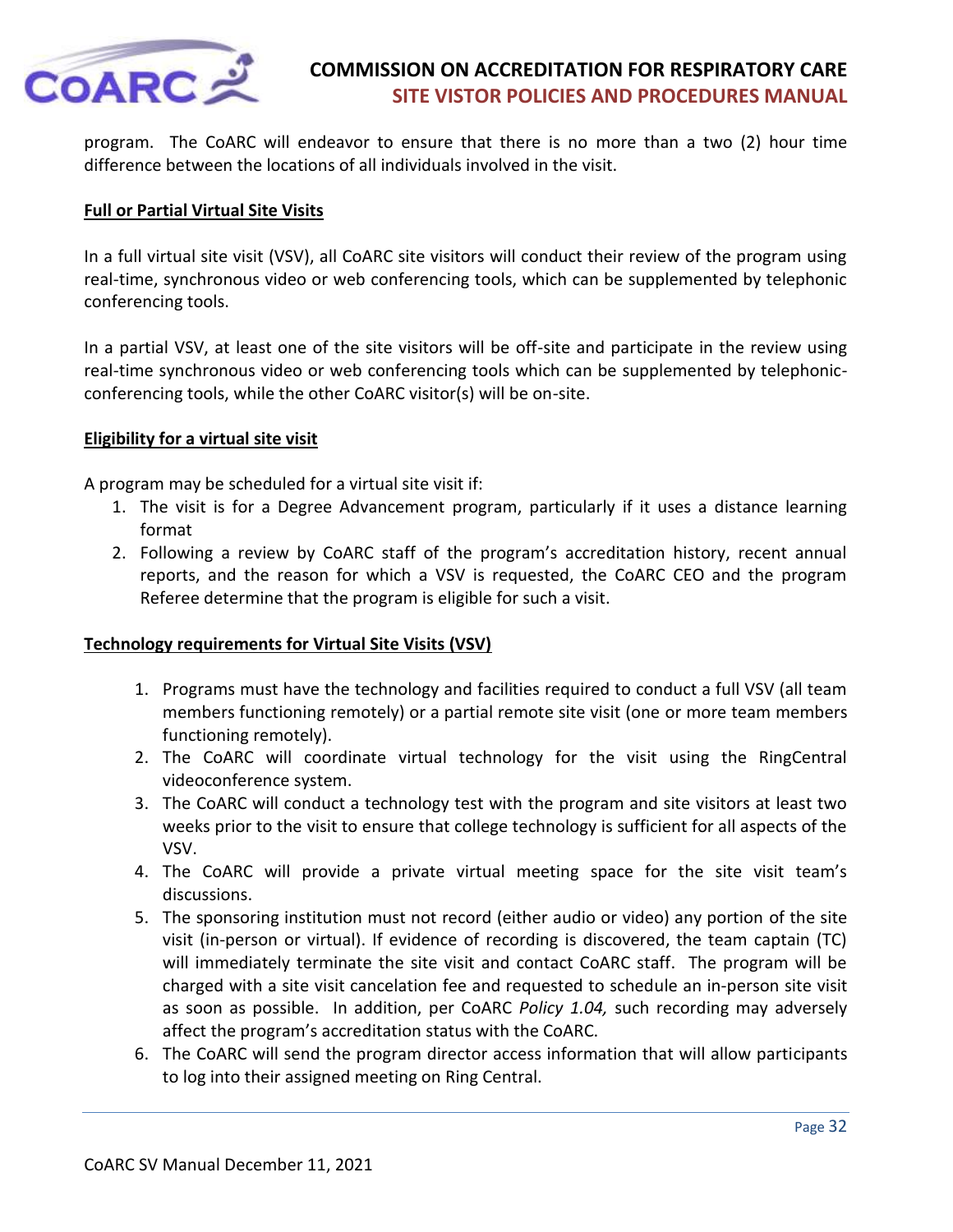

- 7. The technology (both audio and video) available to program key personnel/faculty must be sufficient for them to communicate in real time with the site visitors.
- 8. Site visitors must have access to all materials that a site visit team would ordinarily review on-site (faculty and student files, affiliation agreements etc.), using a secure document sharing application (Egnyte). The CoARC staff will send a secure private link for the documents and virtual tour to be uploaded. All documents will be deleted after the visit.

#### **Before the Visit**

- **Eight weeks** before the visit, the site visit schedule/agenda must be emailed to [bonnie@coarc.com](mailto:bonnie@coarc.com) and the site visit team captain (TC). The Executive Office and (TC) will collaborate with the program director to finalize the agenda.
- All VSV activities will be scheduled using the 'Ring Central' real-time synchronous virtual meeting system (or whatever system is being used by the CoARC at the time of the visit).
- The program's institutional sponsor must ensure that its technology infrastructure, facilities, and support services can accommodate a fully engaged, real-time, interactive VSV.
- Technology requirements that must in place for all participants listed on the site visit agenda include:
	- An internet connection broadband wired or wireless (4G or 5G/LTE)
	- Speakers and a microphone built-in or USB plug-in or wireless Bluetooth
	- A webcam or HD webcam built-in or USB plug-in, or
	- an HD cam or HD camcorder with video capture card
- **Six weeks** before the visit, the program must upload all required documentation and supporting evidence that demonstrates program compliance with CoARC *Standards* and *Policies*, along with a virtual tour of the program's facilities to a private link to a document sharing application (Egnyte) that is provided by the CoARC Executive Office. Any additional information requested by the site visitors during their review of these documents should also be sent to the Executive Office. (See separate documents – **List of Evidence for Site Visit team** and **Virtual Tour of Program Facilities** for details.)
- At least **two weeks** prior to the VSV, a pre-visit virtual meeting with CoARC staff will be scheduled to demonstrate to the CoARC's satisfaction that the program/institutional technology infrastructure and support services are sufficient, to correct any problems that are identified by the test, and to make contingency plans should the technology fail during the visit. This will include demonstrations that the virtual access provided to all interviewees (simultaneously when more than one individual is involved) is comparable to the access available during an in-person site visit, and that the site visitors will have complete access to all the supporting evidence mandated in the site visit report. In addition,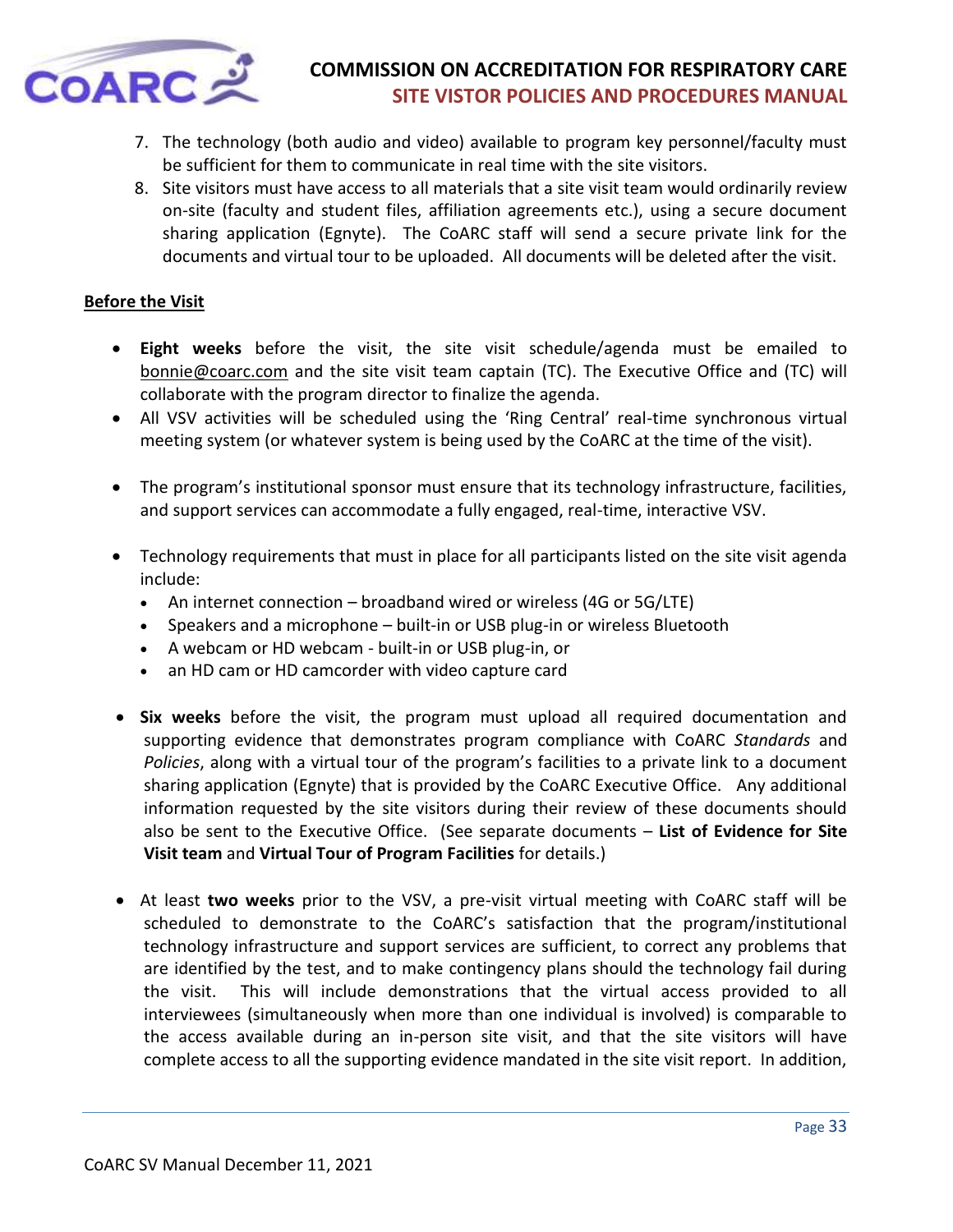

there must be someone from the institution's IT department for assistance and to develop a contingency plan to address any deficiencies in the program/institution technology.

- **Two weeks** prior to the site visit, the program director must ensure that all individuals specified on the VSV agenda for a given meeting are pre-registered and have access to that RingCentral meeting. Only preregistered individuals will be allowed to participate in the meetings. The program director will be provided with a link that must be sent to everyone on the agenda to give them access to their assigned meeting.
- The program director is responsible for informing all participants what to expect in the meeting(s) in which they will participate during the VSV and provide access to the CoARC Virtual Site Visit Instructions.

### **Applicability of Current CoARC Accreditation Policies and Procedures to Virtual Site Visits (VSV)**

- 1. In no way does a VSV alter the duties and authority of the CoARC Board of Commissioners, as specified in the 2019 CoARC Policies and Procedures.
- 2. Unless specifically stated in this document, all CoARC policies related to site visits and the accreditation process apply and remain in force.
- 3. All applicable fees, policies, processes, procedures, practices and protocols related to provisional or continuing accreditation shall be the same as for a standard, in-person site visit.
- 4. CoARC reserves the right to cancel a VSV at any time prior to or during the scheduled visit, and to schedule a complete in-person site visit instead. While the program/institution will be provided with the reason for the change, they will not be allowed to appeal this decision. Reasons for such a decision include those listed in items 5 and 6 below. The CoARC will reschedule an on-site visit as soon as necessary arrangements can be made and the program will be charged a site visit cancellation fee.
- 5. If there is a technology failure prior to or during the visit that significantly impairs the site visitors' ability to have an engaged, real-time interactive review, the TC will terminate the VSV and an in-person site visit will be scheduled to occur within a reasonable period of time following the terminated VSV. The rescheduled visit can only be an in-person visit; the virtual option for the applicable accreditation cycle will no longer be available.
- 6. If the TC and team member(s) determine that the on-line availability of the program's written report, required appendices, and supporting evidence before and during the virtual site visit is insufficient for them to conduct a review comparable to an in-person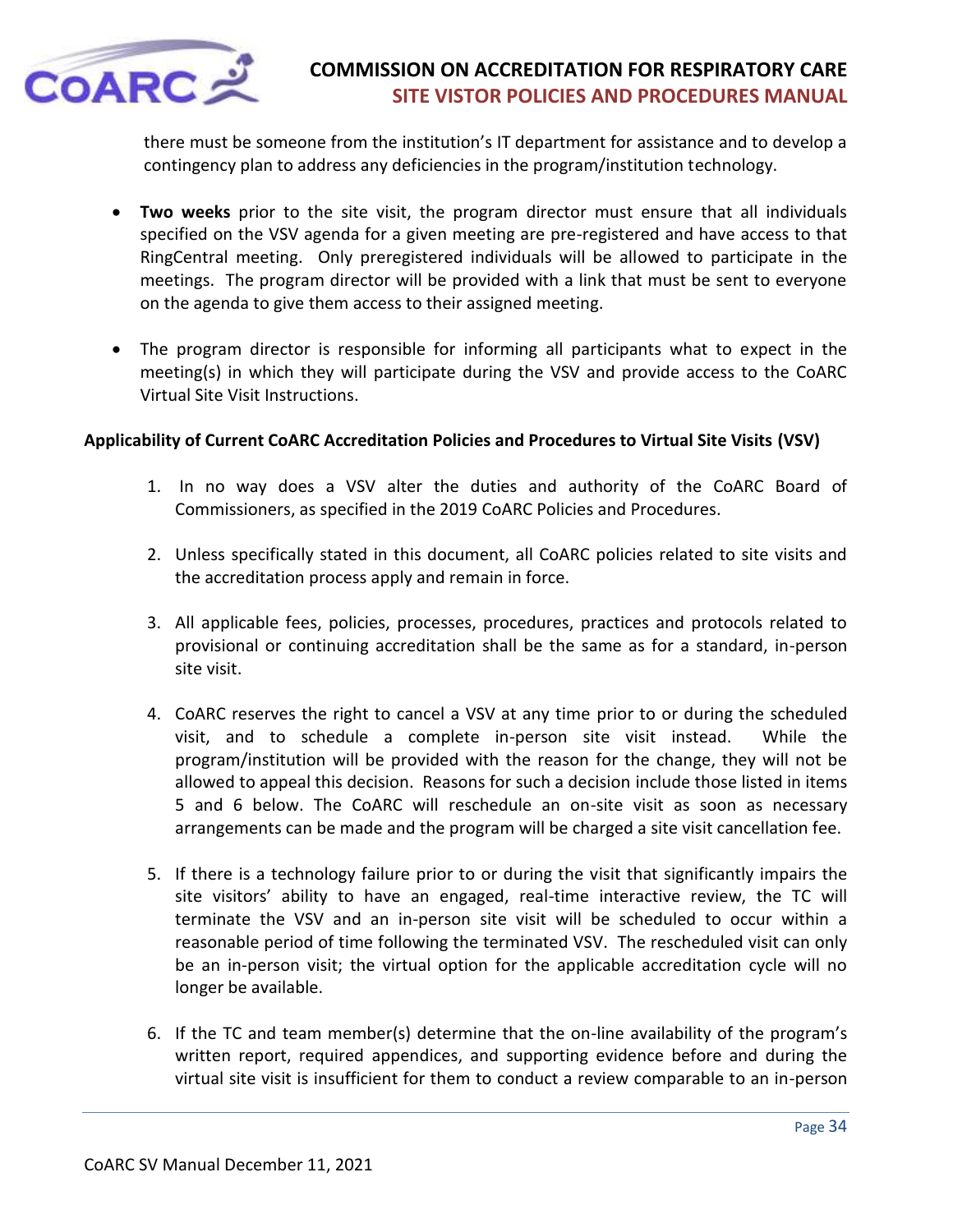

visit, the TC, in consultation with the CoARC Executive Office and the program's Referee, will terminate the VSV. An in-person site visit will be scheduled to occur within a reasonable period of time following the terminated virtual visit. The rescheduled site visit can only be in-person; the virtual option for the current accreditation cycle will no longer be available.

### **Scheduling the Activities**

When developing the agenda for the site visit, the program director (PD) should remember the following:

- While all individuals/groups included in the CoARC site visit agenda will need to be interviewed by the site visitors, the sequencing of these events is flexible. Prior to finalizing the agenda, the PD should assess the availability of all interviewees and then discuss the order/duration of the interviews with the site visit TC.
- The agenda should specify the names, degrees (MD, PhD, EdD, etc.) and position titles of each person with whom the team will be meeting including program graduates (with year of graduation), students and preceptors. The names of all individuals who will participate must be provided and added to the VSV Agenda at least two weeks prior to the site visit date and this list must match the names listed on the RingCentral profile and the Pre-Registration VSV form.
- The completed VSV agenda developed by the PD in consultation with the TC must then be sent to Bonnie Marrs at the CoARC Executive Office (EO). She will ensure that the VSV agenda includes:
- Breaks for the team between meetings and sufficient time for the next group of individuals to log into RingCentral.
- Time for the visitors to meet with the Key Personnel and program faculty to clarify issues, address concerns or answer questions prior to their completing the site visit report.
- The PD and director of clinical education (DCE) must be available for the entire site visit.
- The PD should communicate with the TC more than once prior to the visit, in particular with regard to developing the agenda. If the PD has difficulty communicating with the TC, s/he should contact the EO.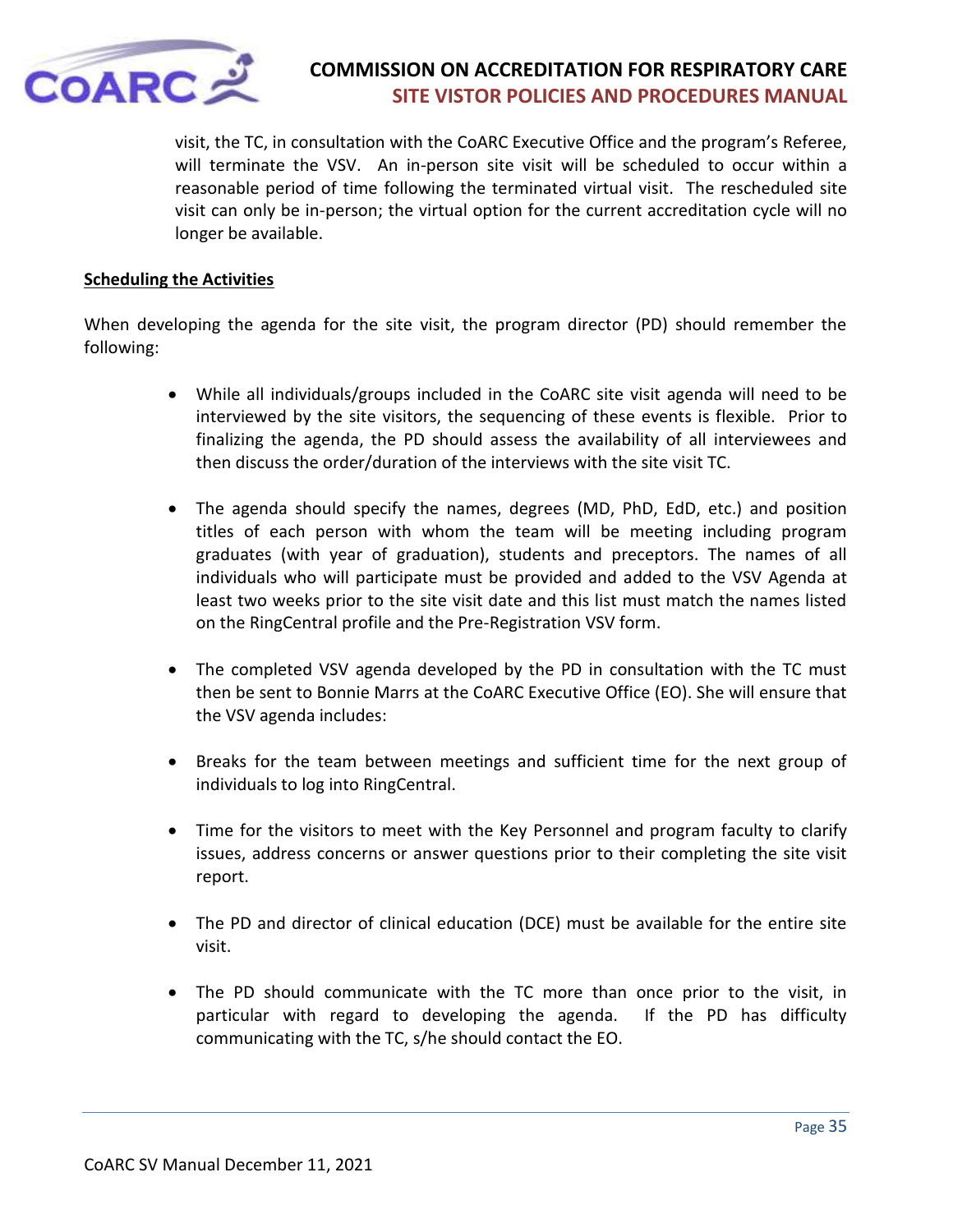

- Any schedule changes that occur after the agenda has been finalized must be discussed with/approved by the TC. When these changes are approved, the TC will share the information with CoARC staff and the other site visitor(s).
- Prior to applicable interviews, the PD must inform faculty and students that they must be available for the entire interview period for which they are scheduled, with their cell phones turned off.

#### **During the Site Visit**

- The PD must ensure that all participants have properly functioning audio and video access, and that if there are problems, someone from the institution's IT department will be available to address the issue(s).
- The only individual(s) allowed to be present at the virtual meetings occurring during the site visit are those specified in the SV agenda for each interview. This would include administrators, program faculty and staff, CoARC staff/site visitors, etc. All participants in each interview will be required to introduce themselves and state their role in the program.
- Program consultants must not to be included in any of the meetings during the visit.
- See CoARC Virtual Site Visit Instructions for meeting etiquette.

### **The Visit Agenda**

- Be prepared for changes. The site visit TC will do everything in his or her power to follow the agenda as agreed to with the program director in advance of the visit. However, the need for the site visitors to attain a complete and accurate picture of all aspects of the program, may necessitate last minute changes.
- As is the case with an on-site visit, program Key Personnel/faculty must not be present at any of the interviews unless their attendance is specified in the agenda.
- Depending on the size of the class, some TCs will ask to meet with all students in a class. Others will ask the program to select students using a specific method, i.e. every third student alphabetically. If the TC does not indicate a preference, but requests that only a portion of the class attend the sessions, the program director should use a similar random method, and inform the TC, prior to the meeting, how this selection was made.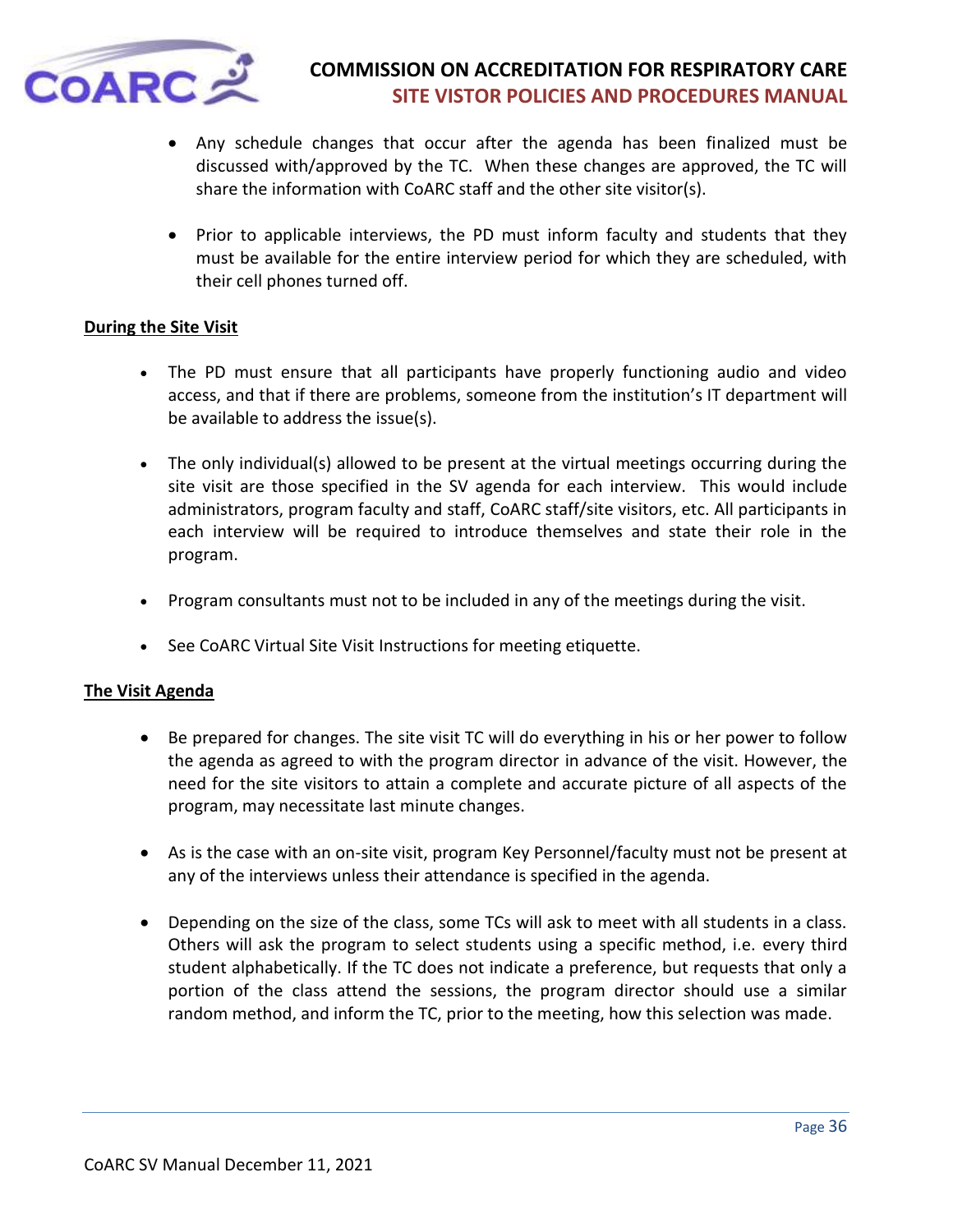

- During its review of the material provided prior to the visit (the self-study and other documentation demonstrating program compliance with CoARC *Standards and Policies*) the team may request clarification or ask for additional material. While this information may already have been provided and simply overlooked, please understand that the team members want to ensure that programs are given every opportunity to demonstrate compliance with the *Standards*. If the team's requests are unclear, a phone call to the member requesting the information should provide clarification.
- The team/CoARC may accept additional materials voluntarily provided by the program which the team did not request. Further, the team and/or the Referee may ask the program to submit additional materials to the CoARC as part of the program's response to observation(s)/comments made by the site visitors or to items in the Site Visit Report, when applicable. It is the responsibility of the program, not the site visitors, to submit those additional requested documents to the CoARC Executive Office.

#### **Visit Conclusion**

The CoARC site visitors will conduct a formal summation conference at the end of the VSV, at which it will provide the details of the contents of the Site Visit Report they will be submitting to the CoARC. The following points are important as the visit ends:

- The written report submitted by the site visit team will be sent to the CoARC Executive Office, which will then be forwarded to the program's Referee. The Referee will review the report and based on available data, may modify the report content. (Modifications may include the addition or deletion of citations)
- The Referee's analysis of the site visit report will then be sent to the program director and dean. The report will specify what documentation the program will need to provide to address any *Standards* citations and the date by which this information must be submitted. The program will not be required to respond to any other aspect of the report.
- The program will have 14 calendar days to bring any factual inaccuracies in the report to the attention of the CoARC. This response should include a cover letter clearly identifying these errors and copies of documentation available to the site visitors during the visit that verify this contention. In addition, the program may submit, by the deadline stated in the Executive Office communication, new information that addresses any Standards citations. The purpose of this response is to eliminate errors of fact, to challenge perceived ambiguities and misperceptions, and provide clarification as the program sees fit.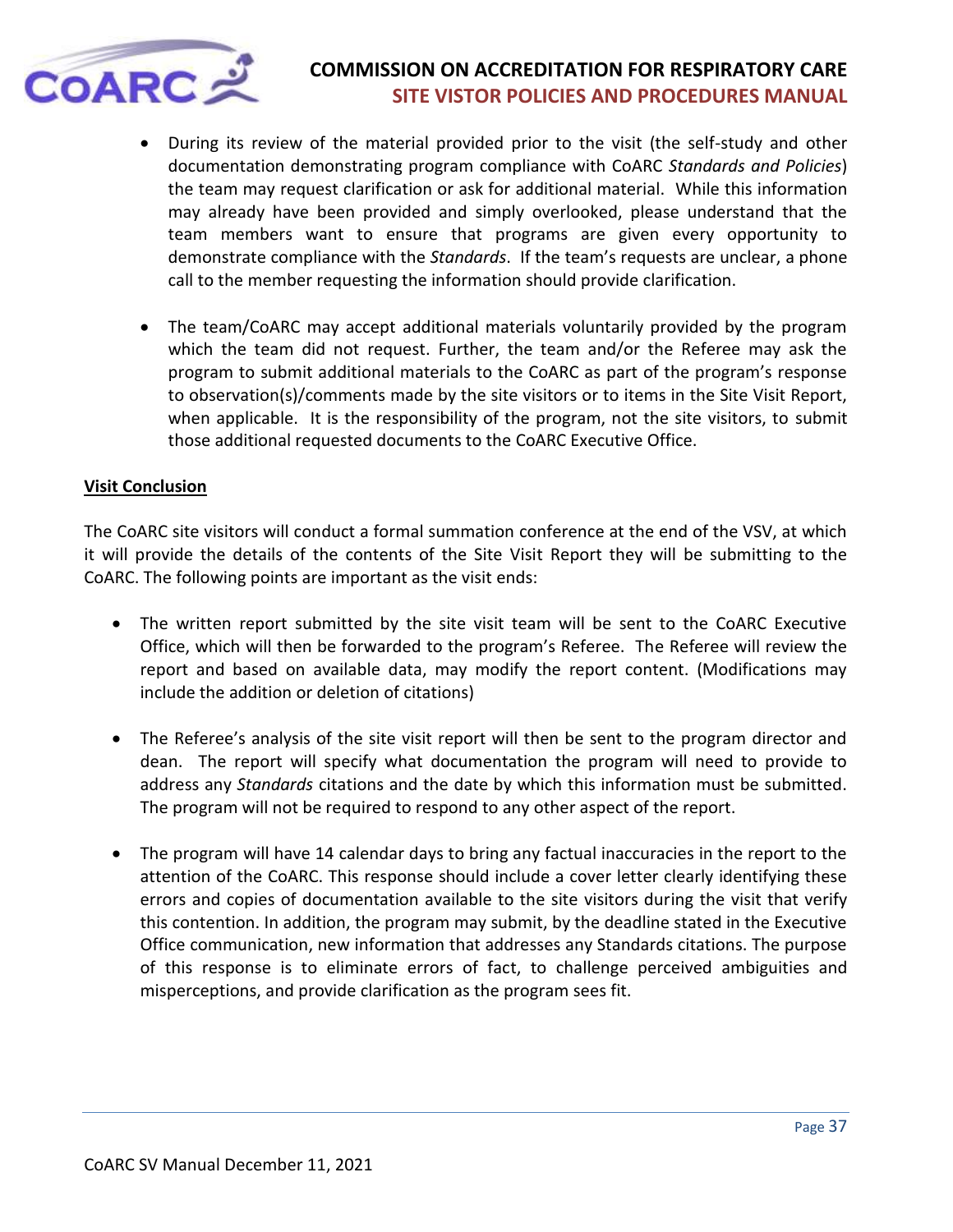

- The site visit team does not have the authority to speak on behalf of the CoARC regarding a program's compliance with the *Standards*, as this determination can only be made by the Referee and the CoARC Board.
- Any subsequent communication related to the visit should be directed to the CoARC Executive Office, not to the site visitors.

### **After the Visit**

After the visit, the CoARC will ask the program director to complete a web-based evaluation of the visit process and the site visitors. This evaluation is especially helpful to the CoARC as part of its ongoing internal review of processes and individuals. The CoARC urges the program to complete the evaluation as fairly and candidly as possible. Feedback and comments will remain anonymous and will in no way effect the CoARC's decision regarding the program's accreditation status.

# <span id="page-37-0"></span>**5.24-CANCELLATIONS AND RESCHEDULING OF AN ON-SITE EVALUATION**

This policy specifies the individuals and documentation that must be available during On-Site evaluations. Should cancellation of an On-Site Review be based on a program's failure to meet any of the conditions delineated in the following sections, the program will be responsible for a Rescheduling Fee as well as any costs incurred by the CoARC related to rescheduling the visit.

#### **Provisional Accreditation Site Visit:**

- A. The Program Director must be in attendance and available to the on-site review team throughout the visit. If the start date of the DCE's employment occurs prior to the visit, the DCE must also be in attendance throughout the visit. If the start date will occur after the visit, the DCE must be available by phone (or other means) at a time to be determined by the site visitors. If either of the Key Personnel is unable to meet the above requirements due to unanticipated circumstances, the on-site visit may be rescheduled at a later date at the discretion of the CoARC Executive Office and the Referee. Should it be determined, in spite of such absence/ unavailability, that the site visit should proceed, the team will complete as much of the evaluation as possible during the visit. Should it be deemed necessary by the Executive Office/Referee, a focused site visit will then be rescheduled at a later date.
- B. The Medical Director/Advisor should also be available for an either face-to-face visit or by conference call. This call may occur either prior to or during the visit and should include both the site visit team captain and the team member. The Program Director will be responsible for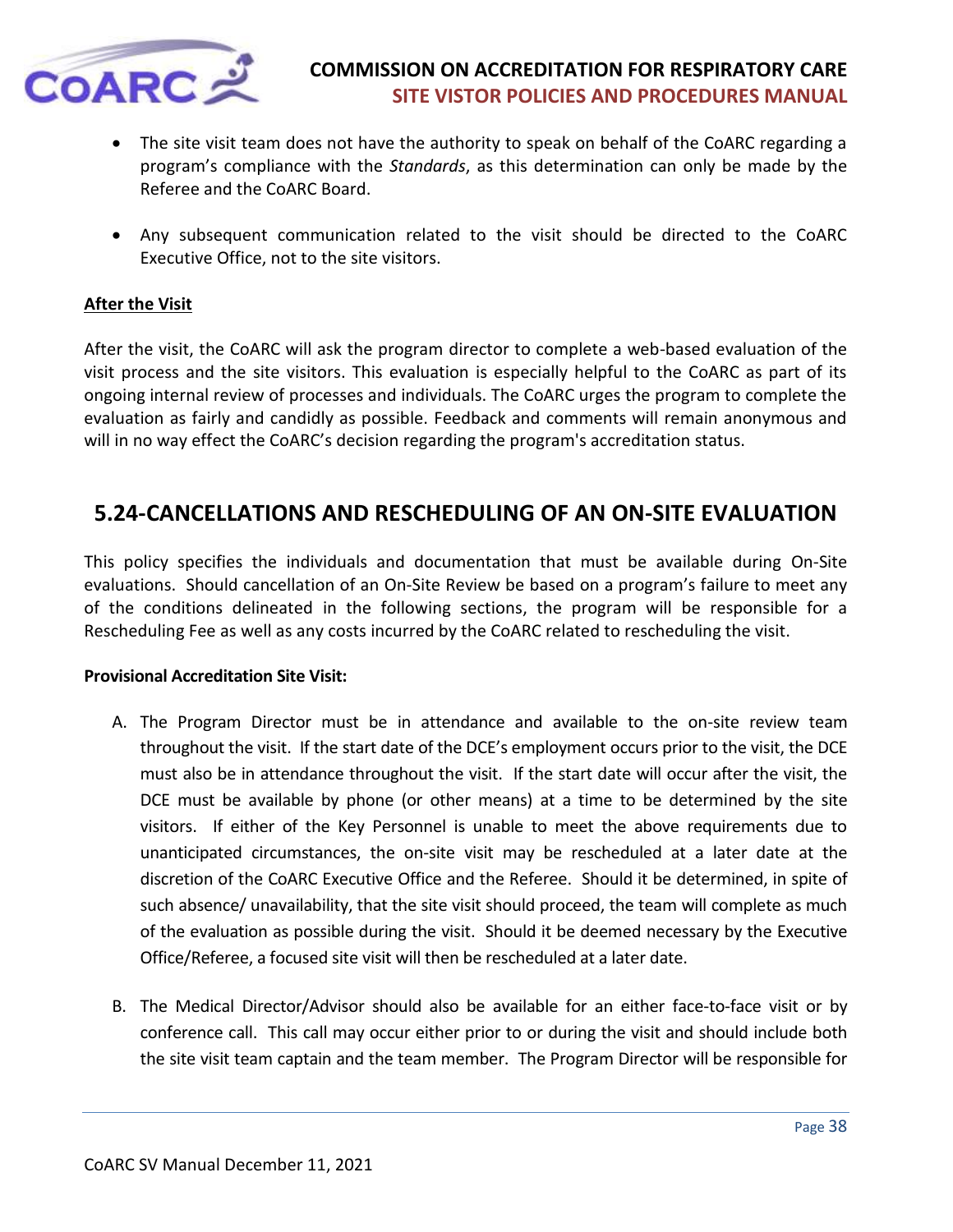

assisting the team captain with arranging the conference call. At least one representative from the sponsor's administration is also required to be available during the on-site review.

C. While it is preferable that the President or Provost and divisional (i.e., Dean) members of the sponsor's administration be present during the On-Site visit, at least one such individual must be in attendance.

### **Continuing Accreditation Site Visit:**

The Program Director and Director of Clinical Education as well as appropriate members of the sponsor's administration must be present during the On-Site visit, and all required documentation (as specified in the *Standards*) must be readily available for review by the On-Site Visitors. If all these are not available, the On-Site review team will consult with the CoARC Executive office and the program's Referee to determine whether the On-Site visit should be cancelled and rescheduled.

- A. Both the Program Director and Director of Clinical Education must be in attendance and available to the On-Site review team throughout the visit. If, prior to the visit, it is determined that either of them will be unable to attend the entire evaluation, the visit will be rescheduled. If, due to unanticipated circumstances, this occurs during the Review, the On-Site visit may be rescheduled for a later date at the discretion of the CoARC Executive Office and the Referee. Should it be determined, in spite of such an absence, that the site visit can proceed, the team will complete as much of the evaluation as possible. Should it be deemed necessary by the Executive Office/Referee, a focused, follow up site visit will be scheduled.
- B. The Medical Director (MD) must also be available for an interview with the On-site Review Team. Although this should be done face to face, under special circumstances (i.e. the MD is out of town or dealing with an emergency), a conference call interview is acceptable. The Program Director will be responsible for arranging the conference call, either prior to or during the visit.
- C. While it is preferable that the President or Provost and divisional (i.e., Dean) members of the sponsor's administration be present during the On-Site visit, at least one such individual must be in attendance.

*(Note: Starting January 1, 2014, if a program cancels a scheduled On-Site Review, the program will be charged a Rescheduling/Cancellation Fee; in addition to any cost that may have incurred*

# **5.25-LIST OF SITE VISIT FORMS**

<span id="page-38-0"></span>For the most current version of any form, please visit [www.coarc.com](http://www.coarc.com/)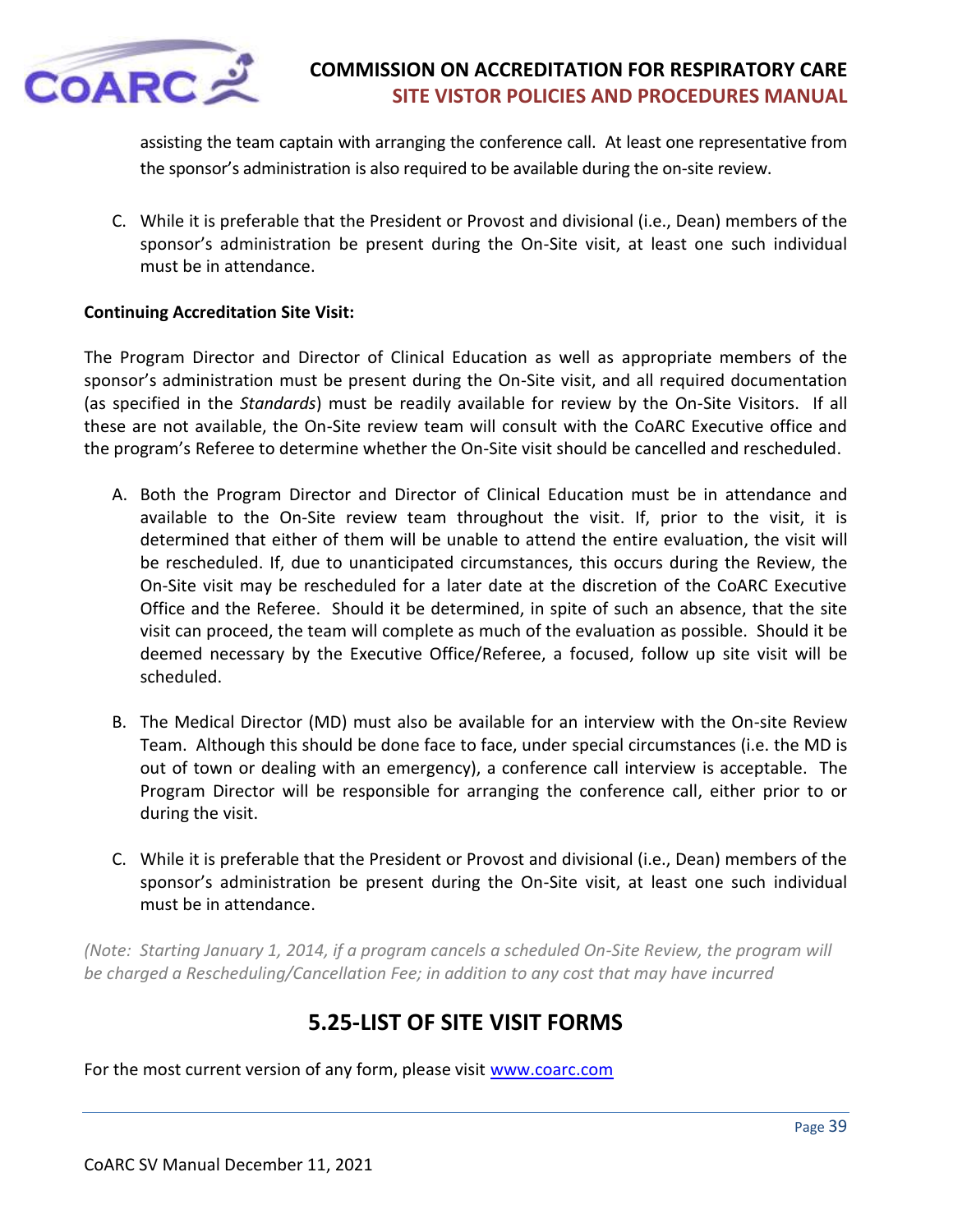

# **5.26-LIST OF COARC ACRONYMS**

<span id="page-39-0"></span>See below for frequently used CoARC Acronyms:

| <b>Admin Pro</b> | <b>Administration Probation</b>                   |
|------------------|---------------------------------------------------|
| <b>ADT</b>       | <b>Additional Degree Track</b>                    |
| <b>AOI</b>       | Approval of Intent                                |
| <b>APRT</b>      | <b>Advanced Practice Respiratory Therapy</b>      |
| CA               | <b>Continuing Accreditation</b>                   |
| <b>CC</b>        | <b>Community College</b>                          |
| <b>CHEA</b>      | Council for Higher Education Accreditation        |
| COI              | Conflict of Interest                              |
| <b>CSSR</b>      | <b>Continuing Accreditation Self Study Report</b> |
| DA               | Degree Advancement                                |
| <b>DCE</b>       | <b>Director of Clinical Education</b>             |
| Entry            | Entry into Respiratory Care Professional Practice |
| <b>ESLO</b>      | <b>Expected student learning outcomes</b>         |
| ΙA               | <b>Initial Accreditation</b>                      |
| <b>IRR</b>       | <b>Inter-Rater Reliability</b>                    |
| <b>KPA</b>       | Key Personnel Academy                             |
| <b>LMS</b>       | Learning Management System                        |
| LOI              | Letter of Intent                                  |
| <b>MD</b>        | <b>Medical Director</b>                           |
| <b>OSRR</b>      | <b>On-Site Review Report</b>                      |
| <b>PD</b>        | Program Director                                  |
| PR               | Progress Report                                   |
| PA or PROV       | <b>Provisional Accreditation</b>                  |
| <b>PSQ</b>       | Program Site Visit Questionnaire                  |
| <b>PSSR</b>      | Provisional Accreditation Self-Study Report       |
| <b>RA</b>        | Referee Analysis                                  |
| <b>RA CSSR</b>   | Referee Analysis of Continuing Self Study         |
| <b>RA PSSR</b>   | Referee Analysis of Provisional Self Study        |
| <b>RAM</b>       | <b>Resource Assessment Matrix</b>                 |
| <b>RCS</b>       | Report of Current Status (annual report)          |
| SAT              | Satellite                                         |
| SDS              | Sleep Disorder Specialty (Polysomnography         |
| <b>SSR</b>       | Self-Study Report                                 |
| <b>SV</b>        | Site Visit(or)                                    |
| <b>SVA</b>       | <b>Site Visitor Academy</b>                       |